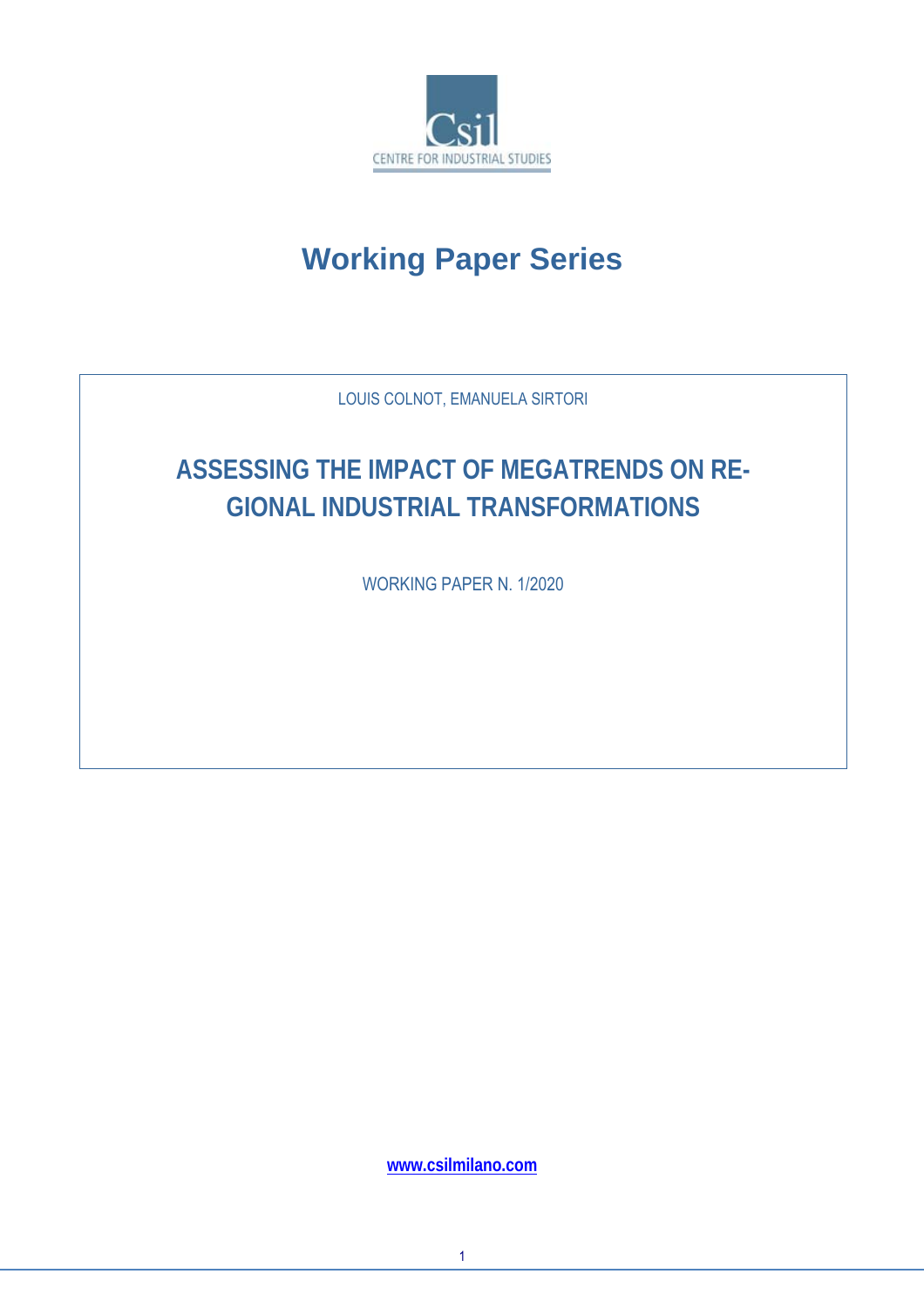### **ASSESSING THE IMPACTS OF MEGATRENDS ON REGIONAL IN-DUSTRIAL TRANSFORMATIONS**

**Louis Colnot, Emanuela Sirtori** 

**Centre for Industrial Studies (CSIL), Milan** 

**July 2020** 

### **Abstract**

Megatrends are long-term, ubiquitous, global and robust transformations influencing the developments of business, environment, economy, society, cultures and citizens' lives on a local and global scale. There is an important grey literature focusing on these megatrends and their impacts. However, this analysis is often not territorialized, despite the gradient of consequences that megatrends might have at the regional level. This working paper proposes a methodological approach combining qualitative insights (including foresight scenarios) and quantitative data to regionalize the impacts of a series of megatrends and types of impacts. This approach is then applied to a sample of megatrends and types of impacts at the EU level.

Findings suggest that the megatrends' impacts are not place-neutral in the EU context and that patterns of the most/least affected regions depend on the individual megatrend. Indeed, different patterns can be observed (e.g., North/South, East/West, urban/nonurban, quasi-homogeneous impacts), often in opposite directions for different megatrends. Moreover, the regional level of development cannot be used as a reliable predictor of the impacts, as the correlation may be positive, negative or even inexistent depending on the megatrend.

**Key words:** megatrends, EU regions, foresight analysis, impact assessment, technological change, sustainable development, transportation, cities

**JEL codes:** O18, R11, R58

#### **NOTE:**

This working paper has been drafted before the COVID-19 pandemic and thus does not explicitly consider this event's influence on the megatrends and their impacts. However, the pandemic's expected consequences are likely to be consistent with the trends highlighted in this paper. Moreover, the developed methodological framework is suitable for further updates.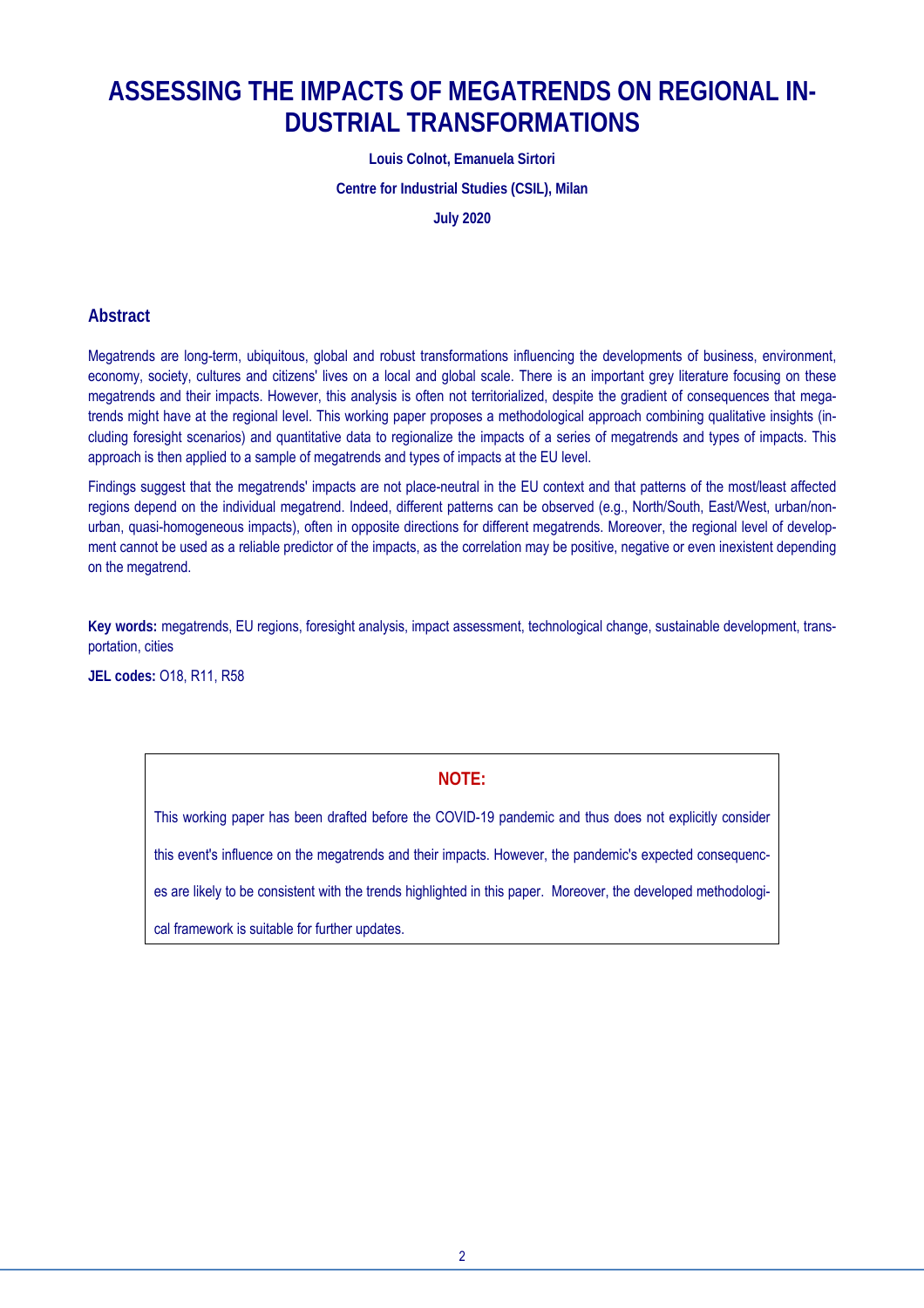# **1. Introduction**

Technologies such as automation and artificial intelligence have been at the center of scholarly and popular interest in the 2010s, with a core focus on their potential impacts on employment, growth and productivity (See, for instance, Acemoglu and Restrepo, 2018; McKinsey Global Institute, 2017; OECD, 2016). More generally, this attention extends to several other transformative forces affecting socio-economic systems, such as urbanization (McKinsey Global Institute, 2012; OECD and CDRF, 2010) or energy and environmental challenges (European Environment Agency, 2014; OECD, 2011b). Collectively, these transformations can be analyzed using the concept of global megatrends, i.e. "large social, economic, political, environmental or technological changes that are slow to form but continue relentlessly over several economic cycles" (Naisbitt, 1982). A key advantage of using megatrends for business and policy-making is their possible incorporation into foresight and forecasting approaches (using different sources of evidence/intelligence) for future-oriented planning and decision-making (Arthur D Little, 2014).

There is an extensive academic and grey literature on megatrends and their impacts, as recently reviewed by the authors in the context of the European Observatory of Clusters and Industrial Change for the European Commission (EOCIC, 2019) and additional documents (see Annex A – Selected list of references for literature review).

However, megatrends' regional or local dimensions are rarely mentioned by this existing literature, even if it is clear that megatrends will have differentiated effects across regions, including those lacking an explicit territorial dimension (OECD, 2019). In particular, EU regions are likely to be in this situation, as they have various levels of economic development (European Commission, 2017) while sharing political and economic institutions (e.g., common market). The few existing studies aiming at understanding the territorial dimension of megatrends are performed through economic modelling such as RHOMOLO (JRC, 2019; OECD, 2019) or estimation through a combination of expert knowledge on sectoral impacts and regional employment data (OECD, 2018). These recent studies bring valuable information to understand how megatrends might transform specific regions to a different extent. However, they do not feature a unified framework to compare diverse megatrends and consider several types of policy-relevant economic impacts (e.g., employment and changes in terms of business organization or market dynamics). Considering the territorial dimensions of impacts that are difficult to quantify objectively but are major consequences of megatrends (e.g., shifts in business organization and practices) would be a valuable addition to the existing body of knowledge.

This paper proposes a methodology to assess the economic impacts of megatrends at the level of regions, that is flexible enough to account for a diversity of impacts and compatible with credible scenarios explaining how these impacts might materialize. The developed methodology is then applied at the level of EU regions to a sample of megatrends that are commonly addressed in the literature, namely:

- **Digital and New Production Technologies**: including key technologies and their socio-economic aspects (e.g., automation, artificial intelligence, mass customization technologies, robotics, cybersecurity technologies and blockchain…)
- **Sustainable Economy Transition**: including adaptation to climate change, energy issues, resource scarcity, alternate models of production (e.g., recycling, reusing...)
- **Urban-centered world and Smart Mobility**: including urbanization, decentralization, smart cities, new models of mobility (e.g., electric and autonomous vehicles, mobility as a service…).

Regarding the **types of impacts,** the assessment will cover the following dimensions:

- **Changes in Business organization**: megatrends may transform business organization by fueling different shifts, such as in business models, production or operational organization, technological integration, team/HR management, linkages with the education and training system…
- **Creation, destruction or transformation of Markets**: megatrends may promote or impede the development of new or existing markets (or market segments) by affecting both supply and demand.
- **Shifts in Employment**: megatrends may affect the number of employed persons in particular industries, mainly because of technological advances or organizational changes.

Regional impacts estimated for these megatrends are then described and discussed, highlighting the potential insights for public policies. In particular, elements on the identification of most/least affected regions and their characteristics are proposed. The developed method may be extended to other megatrends and/or types of impacts.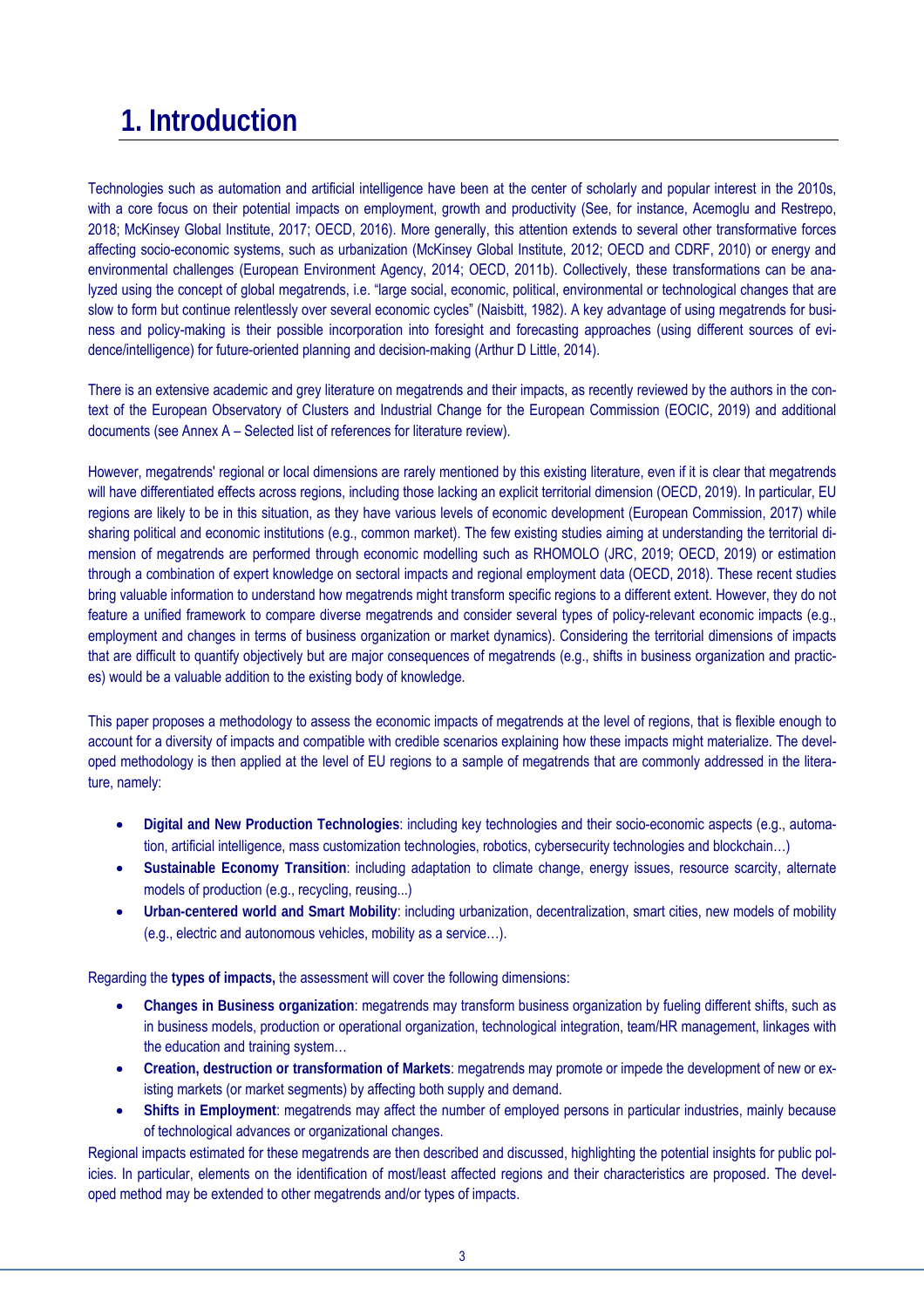# **2. Methodological approach**

### **2.1.Overall framework**

There are different approaches to assess the impacts of megatrends, with various advantages and pitfalls. Purely quantitative approaches such as econometrics or mathematical modelling (e.g., the EU RHOMOLO model, see JRC, 2019) derive insights from a series of assumptions (e.g., on the likely effect of automation on a production function), which may be challenging to reconcile with the complex developments involved in megatrends. Such an approach might thus only be plausible for specific types of impacts and/or megatrends. Similarly, purely qualitative methodologies are not well adapted to assign the impacts of megatrends to many situations in a comparable and systematic way, e.g., between regions. This paper develops a unified framework that can cover multiple megatrends and types of impacts in a coherent way to derive regionalized insights on the effects of megatrends at the 2050 horizon. The methodology here proposed relies on a mixed approach combining qualitative and quantitative tools, thus circumventing limits of purely quantitative or qualitative approaches.

The methodology is based on **two building blocks**:

- A **qualitative one**, consisting of the development of foresight scenarios for each megatrend covered by the analysis. Foresight scenarios depict the most credible/likely evolution of megatrends until 2050, making the expected impacts of megatrends and the logical linkages between different types of effects explicit. This analysis builds on a critical literature review and consultation with relevant stakeholders. The extent to which each megatrend is expected to affect specific industrial sectors is assessed through a qualitative rating system.
- A **quantitative one**, consisting in using employment data at the sectoral level to move from a qualitative impact assessment to a regionalized assessment

**This framework rests on the following core assumptions:**

- **(i) It is possible to estimate the economic impacts of megatrends at the sectoral level based on the (observable) characteristics of industrial sectors.** This assumption is uncontroversial in the literature of megatrends, as a wide variety of publications routinely assesses their impacts on given sectors. It stems from the fact that individual sectors have similarities that transcend their potential heterogeneities.
- **(ii) The evolution of the regional economic situations induced by megatrends can be assessed based on the weight of the different sectors in their economy (at the current period, i.e., in the 2010s).** Indeed, the more (less) a sector weights in a regional economy, the higher (lower) its evolution will affect the regional economic situation as a whole. Even if the weight of sectors tends to change at the regional level across time, the fact that sectors are likely to boom or decline because of the megatrends is captured by the qualitative assessment of impacts. The rise of entirely new sectors (not considered in the analysis) provoked by the megatrends is probably not random (i.e., depends on the existing regional economic structures) and therefore linked to the evolution of other sectors. However, a limit of this assumption is that it does not allow to capture how specific combinations of interactions between sectors at the regional level might affect the extent of the regional economic transformation across time. Indeed, specific levels of dependencies or complementarities between sectors might strengthen or reduce the deviation from the current situation at the regional level. This issue is mitigated by the fact that the qualitative assessment of impacts shall consider logical linkages between sectors (e.g., the development of downstream markets in a given value chain shall boost the development of related upstream activities). Moreover, other factors influence the economic transformation of specific sectors than their interactions at the regional level (e.g., competition pressure, national/supranational regulations…), and they are likely predominant.
- **(iii) Regional employment data is a good proxy of the importance of sectors at the regional level.** This assumption is commonly used for studies investigating economic specialization at the regional level. It has also been used in previous studies assessing the impacts of megatrends in territories (as found in OECD, 2018, for example). Moreover, we are not aware of any rationale implying that potential alternative proxies (e.g., share of production) would lead to better performance or fewer biases.

A detailed description of the building blocks of the methodology is provided in the following sections.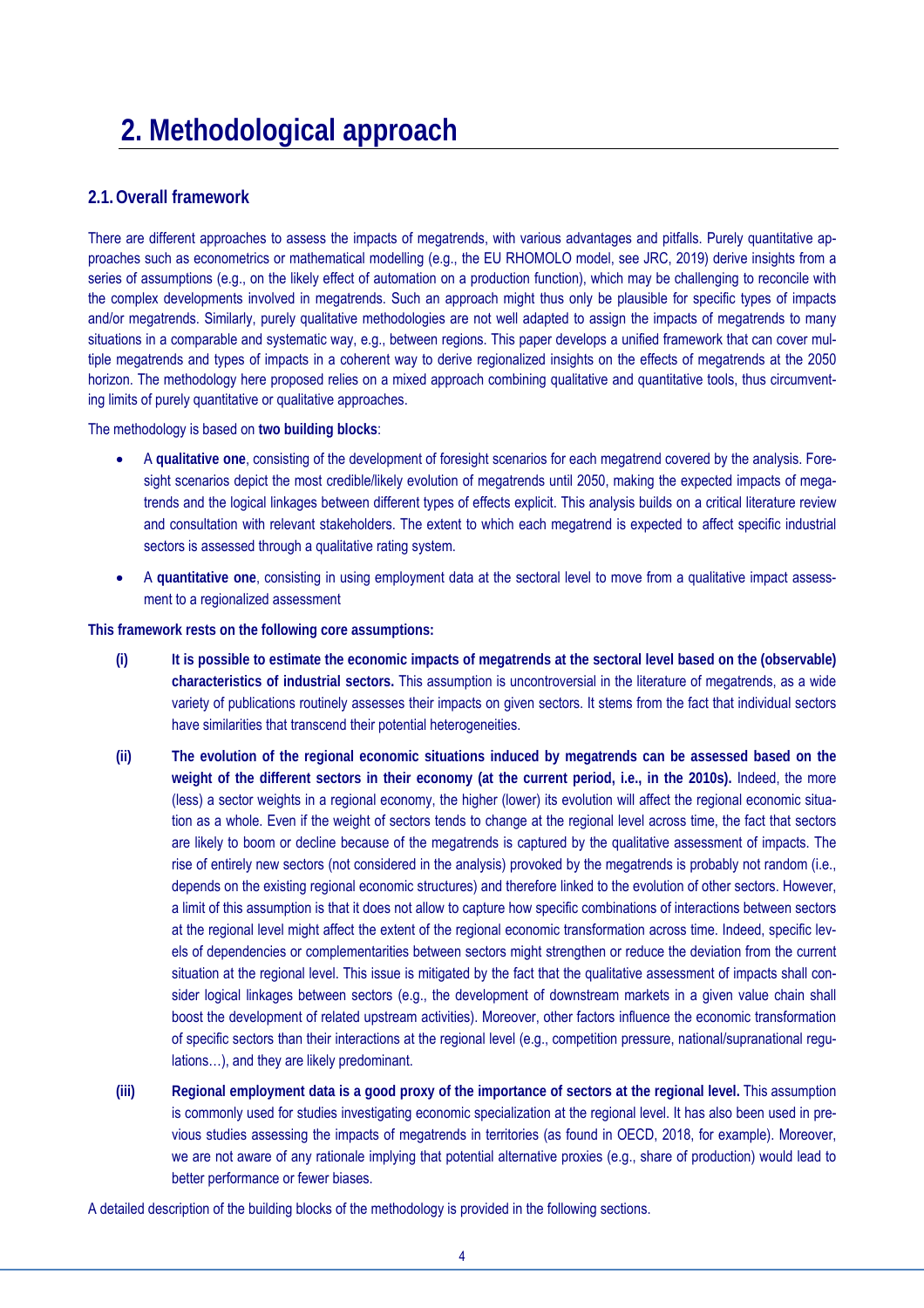### **2.2. Foresight scenarios and qualitative impact assessment**

Foresight scenarios are conceptual futures, as opposed to the actual (and by definition unpredictable) future, relying on paths of developments, logical linkages and risks/uncertainties stemming from the currently available information (Kosow Hannah and Gassner, 2007). A straightforward method to concretize this approach is to rely on a theory of cause and effects (EOCIC, 2019; UNIDO, 2004), building on logical linkages between processes at play and collecting information from an extensive literature review. Both academic and grey literature, including consultancy reports, are valuable sources. Findings from the literature can be complemented and enriched by experts' opinions, e.g., collected through interviews or surveys.

Thanks to these foresight scenarios, the potential impacts of the different megatrends can be derived, with insights for specific industrial sectors. As the assessment of impacts is performed at the sectoral level, it assumes that the extent to which the economic situation linked to a specific sector will change between 2010 and 2050 will be of a comparable relative magnitude across the different regions. It does not imply that the initial and expected economic situations of the different sectors are and will be identical across the regions, but rather that the *relative deviation* between these two points of time will be comparable. Several arguments can be used to justify that claim. First, the existing differences of economic situation linked to sectors across the different regions in 2010 can reasonably be considered as relatively small compared to the transformations that can be induced by megatrends over 40 years, especially for the highly developed regions. Then, the assessment of the deviation of the economic situation linked to specific sectors (along with the different types of impacts) uses an **ordered scale** focusing on *relative change* that is compatible with a disparity of initial situations:

- **Marginal evolution:** the economic situation linked to the sector will only face a marginal degree of transformation between the 2010s and 2050 under the foresight scenario (e.g., minimal changes in business organization, stability of employment…)
- **Moderate "minus" evolution**: intermediate level between marginal and moderate evolution
- **Moderate evolution:** the economic situation linked to the sector will face a moderate degree of transformation between the 2010s and 2050 under the foresight scenario (e.g., remarkable transformation of some areas of business organization without complete redefinition of the traditional operations, noticeable innovation in products or services proposed...)
- **Moderate "plus" evolution**: intermediate level between moderate and massive evolution
- **Massive evolution:** the economic situation linked to the sector will face a major degree of transformation between the 2010s and 2050 under the foresight scenario (e.g., substantial gains or losses in employment, large-scale introduction of skills requirements previously unknown in the industry...)

This scale is also applicable to a wide variety of types of impacts and megatrends, consistently with the aim of the methodological approach. It should be noted that this assessment makes no assumption regarding the direction of change, i.e., whether it can be considered as "positive" or "negative". Indeed, the objective of the study is to identify the degree of economic transformation faced by the different regions (i.e., which will experience more or less radical changes as compared to the current situation), rather than the potential "winners" and "losers" of megatrends. Such an approach has a subjective dimension, which is mitigated by the reliance on multiple sources of evidence. Moreover, some transformations of the economy can potentially be attributed to more than one megatrend. To avoid overlaps and double counting, the qualitative assessment of impacts shall be performed by focusing on those that are directly associated with the underlying logic of the megatrend. This assessment shall be carried out for all considered sectors for a given megatrend and type of impact.

### **2.3.Quantification of impacts at the sectoral and regional level**

The qualitative impact assessment must be quantified to ensure regionalization. First of all, each level of impact of the previously described ordered qualitative scale can be converted into a numeric value, from 0 (representing an absence of change of the economic situation due to the megatrend) to 100 (representing a radical transformation).

#### **Table 1. Assignment of numeric values to qualitative impacts**

| <b>Qualitative impact</b> | Numeric impact |
|---------------------------|----------------|
| <b>Minor</b>              |                |
| Moderate minus            | 25             |
| <b>Moderate</b>           | 50             |
| Moderate plus             | 75             |
| Major                     |                |

Source: Authors' elaboration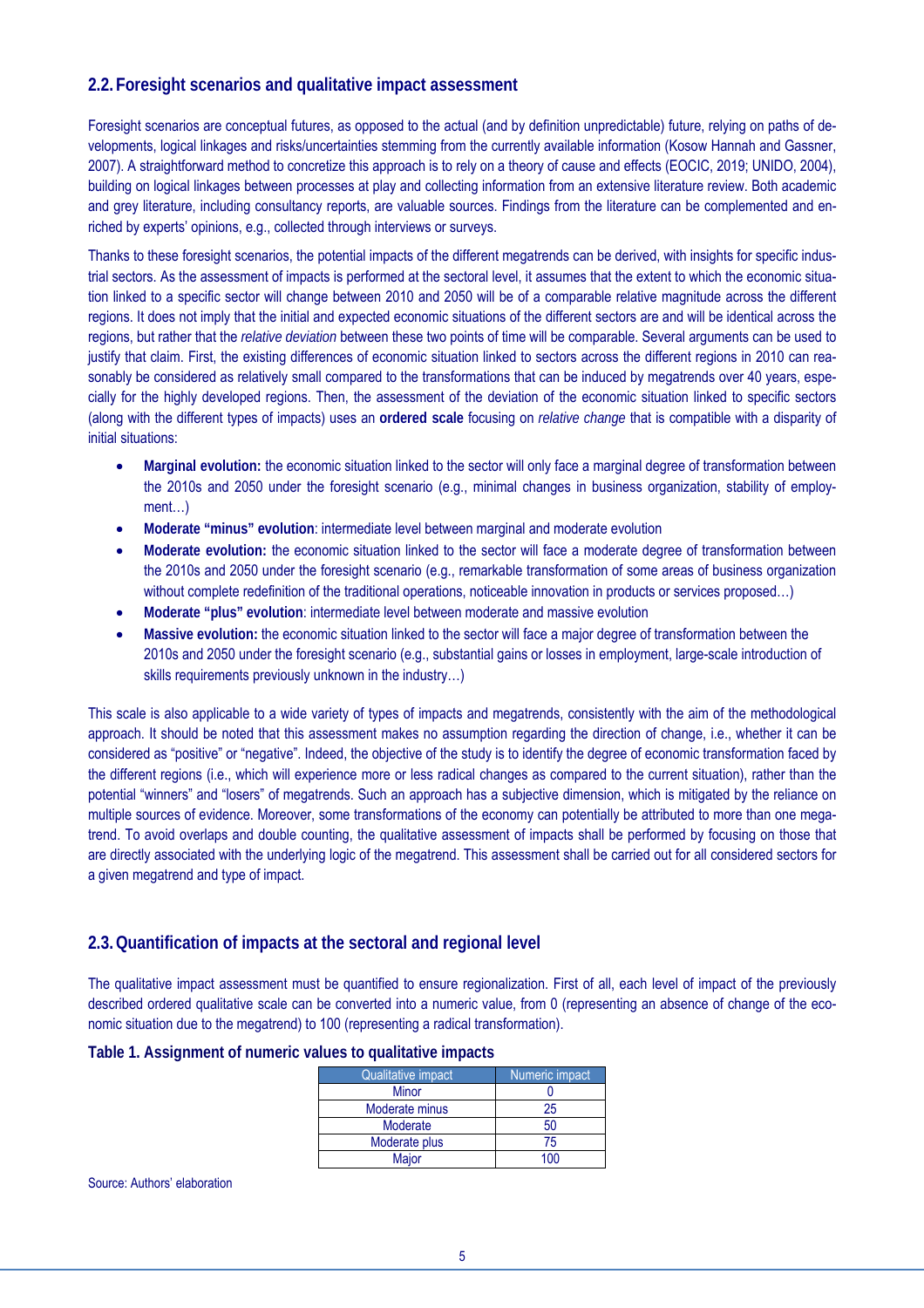Second, using the regional sectoral employment data and the previously quantified sectoral impacts, it is possible to derive a regional impact score for each type of impact  $r_{i,t,m}$  using the following equation:

$$
r_{i,t,m} = \sum_{n=1}^{N} (s_{n,t,m} \times \frac{emp_{n,i}}{emp_i})
$$

Where  $i, m, n, t$  are subscripts for regions, megatrend, economic sectors and types of impacts, respectively;  $s_{n,t,m}$  is the impact numeric score for a given sector, type of impact and megatrend;  $emp_{n,i}$  is the regional sectoral employment and  $emp_i$  is total regional employment. Regional employment data at the sectoral level are retrieved from Eurostat for a total of 39 sectors, as explained in the following section.

This score also ranges from 0 to 100. In terms of interpretation, the higher the regional score, the more substantial the alteration of the regional economic situation for that impact as compared to the present situation. The regional scores can be interpreted using the original qualitative scale.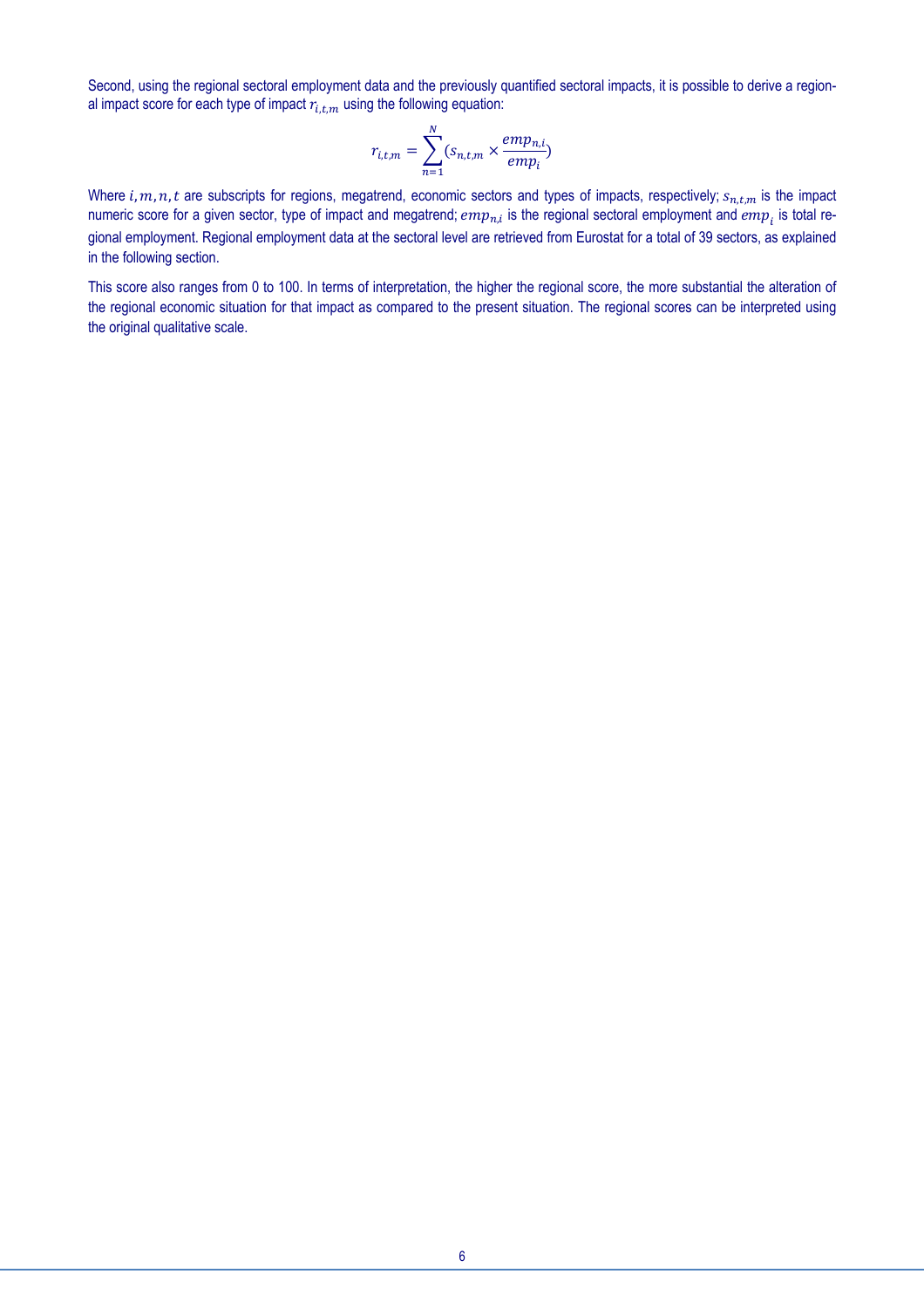# **3. Application of the methodology to a sample of three megatrends**

In this section, the previously outlined methodological approach is applied to the three megatrends, namely Digital and New Production Technologies, Sustainable Economy Transition and Urban-centered world and Smart Mobility. Three types of impacts have been assessed for each megatrend: Changes in Business organization, Creation, destruction or transformation of Markets, Shifts in Employment.

#### **3.1. Foresight scenarios and qualitative impact assessment at the sectoral level**

The foresight scenarios have been derived using the literature collected in the framework of the European Observatory of Clusters and Industrial Change for the European Commission (EOCIC, 2019), completed with additional documents (see Annex A – Selected list of references for literature review). The following table summarizes the main features of the foresight scenarios developed for the megatrends, using an approach focusing on the most likely developments. They are consistent with the ones considered by the EO-CIC report on megatrends, which includes a more extensive discussion on future developments (EOCIC, 2019).

| Table 2. Synthetic presentation of the foresight scenarios |  |  |
|------------------------------------------------------------|--|--|
|                                                            |  |  |

| Megatrend                                                     | Core assumptions and developments                                                                                                                                                                                                                                                                                                                                                   | Situation by 2050                                                                                                                                                                                                                                                                                                                                                                                                                                                                                                                                                         | Key risks and uncertainties                                                                                                                                                                                                                                                                                                                              |
|---------------------------------------------------------------|-------------------------------------------------------------------------------------------------------------------------------------------------------------------------------------------------------------------------------------------------------------------------------------------------------------------------------------------------------------------------------------|---------------------------------------------------------------------------------------------------------------------------------------------------------------------------------------------------------------------------------------------------------------------------------------------------------------------------------------------------------------------------------------------------------------------------------------------------------------------------------------------------------------------------------------------------------------------------|----------------------------------------------------------------------------------------------------------------------------------------------------------------------------------------------------------------------------------------------------------------------------------------------------------------------------------------------------------|
| <b>Digital and New</b><br><b>Production Tech-</b><br>nologies | Strong R&D effort<br>$\bullet$<br>Fast cost reduction of involved<br>$\bullet$<br>technologies<br>Customization and population age-<br>$\bullet$<br>ing driving the adoption of related<br>technologies<br>Good social acceptability<br>$\bullet$<br>Adapted regulatory environment,<br>$\bullet$<br>balancing economic and social<br>concerns<br>Rise of cyberthreats<br>$\bullet$ | Ubiquity of connected devices<br>$\bullet$<br>Integration of the customer in the pro-<br>$\bullet$<br>duction process<br>Development of a holistic cybersecurity<br>٠<br>culture<br>Generalized and synergetic use of digi-<br>$\bullet$<br>tal and new production technologies<br>Automation of predictable physical tasks<br>$\bullet$<br>and some intellectual tasks<br>Human-machine advanced interactions<br>$\bullet$<br>Adaptation of Human Resources, Train-<br>$\bullet$<br>ing and Education systems<br>New models of connected and auto-<br>ò<br>mated factory | Limited social acceptability of<br>$\bullet$<br>technological change<br>Inequalities within and be-<br>$\bullet$<br>tween countries<br>Pace of technological pro-<br>$\bullet$<br>gress<br>Slow adaptation of the regula-<br>$\bullet$<br>tory framework                                                                                                 |
| Sustainable Econ-<br>omy Transition                           | Strong R&D effort in supportive<br>$\bullet$<br>technologies<br>Rise in global energy and re-<br>$\bullet$<br>source demand (due to rising<br>population and living standards)<br>Rise in environmental concerns<br>$\bullet$<br>due to the degrading situation (re-<br>sources, energy, biodiversity etc.)<br>Consolidation of environmental<br>٠<br>regulations                   | Still largely fossil-backed energy mix<br>$\bullet$<br>with an increasing share of low-carbon<br>solutions<br>Generalization of electric vehicles<br>$\bullet$<br>Partial transition to advanced factory<br>$\bullet$<br>and value chains models (including cir-<br>cular and recycling-based ones) with an<br>emphasis on energy and resource effi-<br>ciency (different extent depending on<br>the industrial sectors)<br>Significant adverse impacts of climate<br>$\bullet$<br>change                                                                                 | Social acceptability of the dif-<br>$\bullet$<br>ferent alternatives (e.g., strong<br>environmental regulations)<br>Speed and level of population<br>$\bullet$<br>and economic growth<br>Pace of technological pro-<br>$\bullet$<br>gress<br>Scope of public policies in fa-<br>$\bullet$<br>vor of the environment and<br>disparities between countries |
| Urban centered-<br>world and Smart<br><b>Mobility</b>         | Population growth <sup>1</sup> and migrations<br>$\bullet$<br>to urban areas<br>Urban areas as engines for eco-<br>$\bullet$<br>nomic growth<br>Increased demand for mobility<br>$\bullet$<br>Rapid technological progress (smart<br>$\bullet$<br>cities, automated vehicles)<br>Gradual increasing social accepta-<br>$\bullet$<br>bility of new mobility solutions                | Rising economic role of cities and in-<br>$\bullet$<br>creased importance in business strate-<br>gies<br>Emergence of a global urban middle<br>$\bullet$<br>class<br>Development of integrated smart cities<br>$\bullet$<br>Decentralization and multilevel govern-<br>$\bullet$<br>ance involving cities and regions<br>Emergence of new models of mobility<br>$\bullet$<br>and logistics (mobility as a service, in-<br>termodality, automated and electrical<br>vehicles)                                                                                              | Unexpected demographic pat-<br>$\bullet$<br>terns affecting urbanization<br>Pace of technological pro-<br>$\bullet$<br>gress<br>Limited social acceptability,<br>$\bullet$<br>especially regarding the po-<br>tential consequences of ICT in<br>cities and transportation<br>Poor governance arrange-<br>$\bullet$<br>ments                              |

1 This pattern is true at the global level; population might peak in the EU in the following decades (2040s – 2050s)

 $\overline{a}$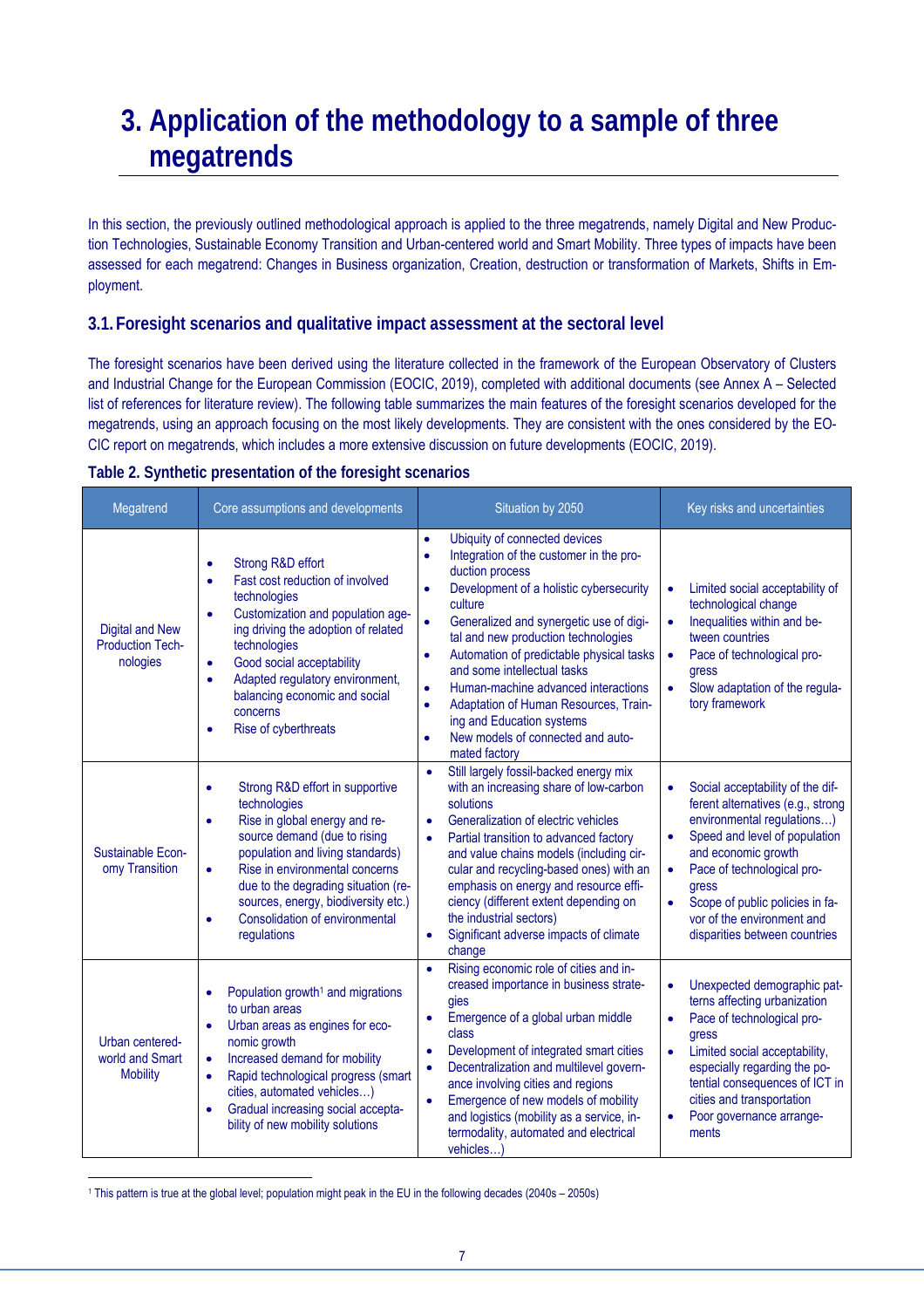As previously mentioned, these foresight scenarios do not constitute a prediction of the future but a snapshot of the likely developments using the most up-to-date information from the literature. As such, it can form a basis for analysis and discussion, subject to adjustments following the acquisition of new knowledge in the future. However, risks and biases have been mitigated by relying on a combination of multiple and distinct recent sources.

Thanks to these scenarios, the potential impacts of the different megatrends have been derived, with insights for specific industrial sectors (e.g., the development of cities and transportation would particularly affect the logistics and transportation sectors). In particular, the scenarios have been used to identify rationales linking the megatrends to industrial characteristics that are observable at the sectoral level. These rationales are used to identify which sectors are more or less likely to be affected by a megatrend for each type of impact (see Table B1 in the Annexes). The existing literature (that is consistent with the scenarios) has also been mobilized to obtain direct insights on the impacts for specific sectors.

Thanks to a triangulation of these different sources of evidence, a qualitative assessment of impacts at the sectoral level has been derived for the different megatrends. It is presented in a series of Tables (B3 to B5) in the Annexes. The granularity of the sectors is consistent with Eurostat's employment data (see the following section).

### **3.2.Quantification of impacts at the sectoral and regional level using Eurostat data**

As this paper focuses on EU regions, the relevant data has been obtained through Eurostat. More precisely, regional employment data at the sectoral level has been retrieved from two complementary datasets available on the Eurostat website:

- Employed persons number, from the Structural Business Statistics dataset (sbs\_r\_nuts06\_r2) SBS data by NUTS 2 regions and NACE Rev. 2 (from 2008 onwards). It was downloaded on the 26th of March 2019<sup>2</sup>. It compiles the number of employed persons<sup>3</sup> in different NACE sectors (Sections B to N and Division S95) at the national (NUTS 0) and regional level in the EU (NUTS 1 and 2) between 2008 and 2016. Section C (manufacturing) benefits from a high degree of granularity in this dataset.
- Employed persons, from the Employment by age, economic activity and NUTS 2 regions (NACE Rev. 2) 1000 dataset (Ifst r\_lfe2en2). It was downloaded on the  $23$ <sup>rd</sup> of May 2019<sup>4</sup>. It compiles the number of employed persons<sup>5</sup> in different NACE sectors (including Sections A, K, O-Q and R-U) at the national (NUTS 0) and regional level in the EU (NUTS 1 and 2) between 2008 and 2018.

As the first dataset (sbs r nuts06 r2) has the highest level of detail regarding individual sectors, it is considered as the primary source for this paper. The two datasets have been checked for missing values and potential outliers/errors. The most recent data present in both datasets (2016) has been retained for the analysis, with information at the regional level (NUTS 2 if possible, NUTS 1 otherwise6) for the highest number of sectors. Interpolation has been used to complete missing values. Finally, the two datasets have been combined into a single unified dataset, using the fact that lfst r lfe2en2 dataset also contains reliable information on the total employment at the regional level, considering all the NACE sectors (from A to U).

The sectoral employment data compiled by Eurostat uses the NACE nomenclature, with two levels of details (called Sections and subsections). All the NACE sectors are included in the analysis, though with different levels of detail. The level with the highest granularity is only retained for manufacturing sectors because they typically benefit from a relatively in-depth description of impacts in the literature and/or their specific sectoral characteristics can be more easily linked to the impacts of megatrends using rationales derived from the foresight scenarios (e.g., technological intensity, use of specific resources…). Some sectors are only available as a combination of multiple NACE Sections (e.g., O-P-Q). As such, the source datasets and final list of 39 sectors included in the analysis are presented in the Annexes (Table C1).

 $\overline{a}$ <sup>2</sup> http://appsso.eurostat.ec.europa.eu/nui/show.do?dataset=sbs\_r\_nuts06\_r2&lang=en

<sup>&</sup>lt;sup>3</sup> Defined as the total number of persons who work in the observation unit (inclusive of working proprietors, partners working regularly in the unit and unpaid family workers), as well as persons who work outside the unit who belong to it and are paid by it (e.g. sales representatives, delivery personnel, repair and maintenance teams). It excludes manpower supplied to the unit by other enterprises, persons carrying out repair and maintenance work in the enquiry unit on behalf of other enterprises, as well as those on compulsory military service.

<sup>4</sup> https://appsso.eurostat.ec.europa.eu/nui/show.do?dataset=lfst\_r\_lfe2en2&lang=en

<sup>5</sup> Defined as all persons in private households between 15 and 64 years old (common definition of the working age population)

<sup>&</sup>lt;sup>6</sup> NUTS 2 regions are used for all Member States, except Germany for which NUTS 1 regions are preferred due to extensive missing values at the NUTS 2 level. Mayotte (French overseas département) is excluded because of missing data. Iceland and Norway are included in the dataset.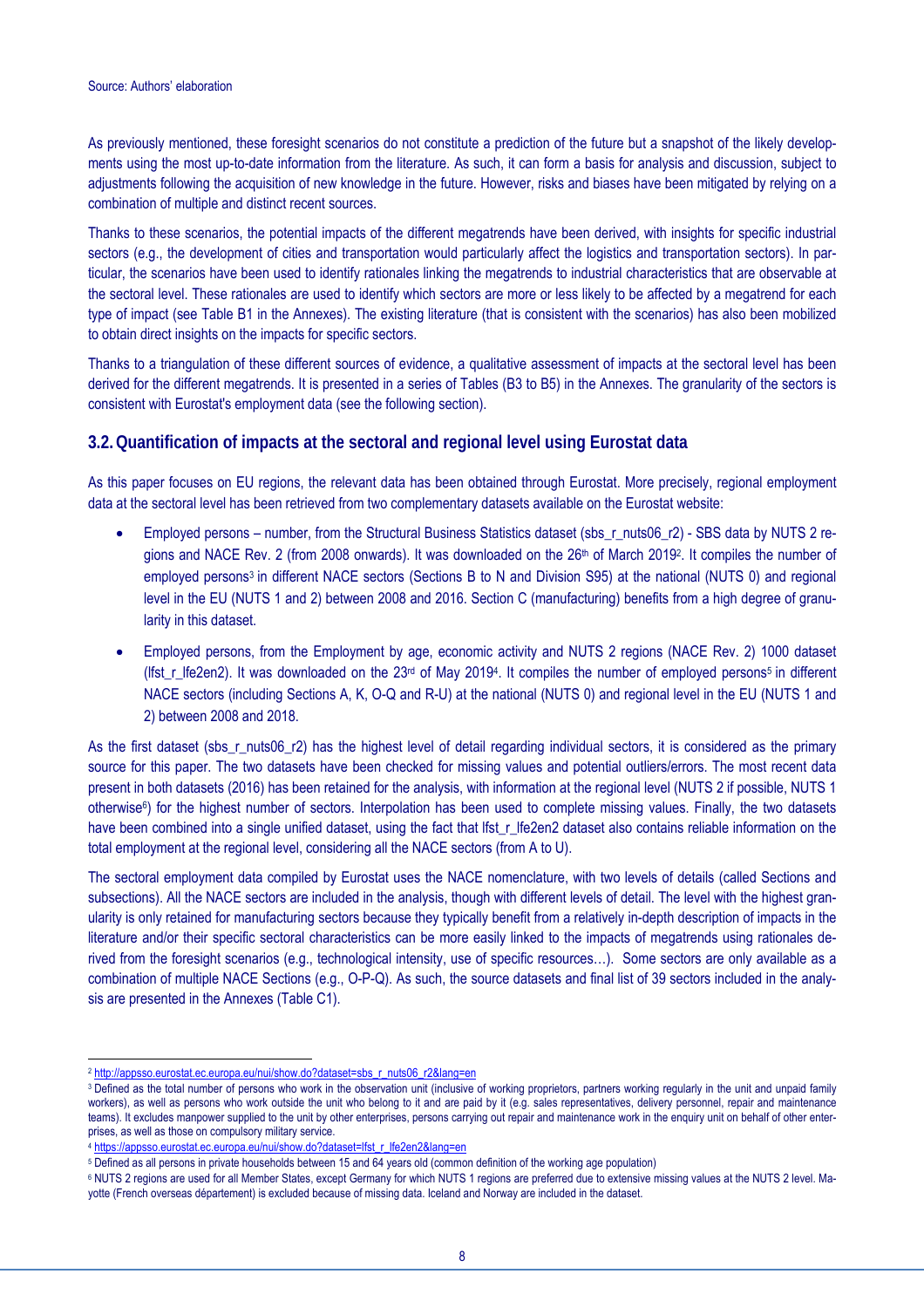The values for regional sectoral employment in the final consolidated database are briefly presented in the Annexes (Table C2). The analysis of these values (geographical distribution, shares of sectors corresponding to the major characteristics of the EU economy…) suggests that there are no major credibility issues with the consolidated database.

Following the collection of the regional sectoral employment data, numeric values have been assigned to the qualitative assessment described in the Annexes (Tables B2 to B4) using Table 1 mentioned in the methodological approach. Then, the regional impact scores have been computed using the formula outlined in section 2.3.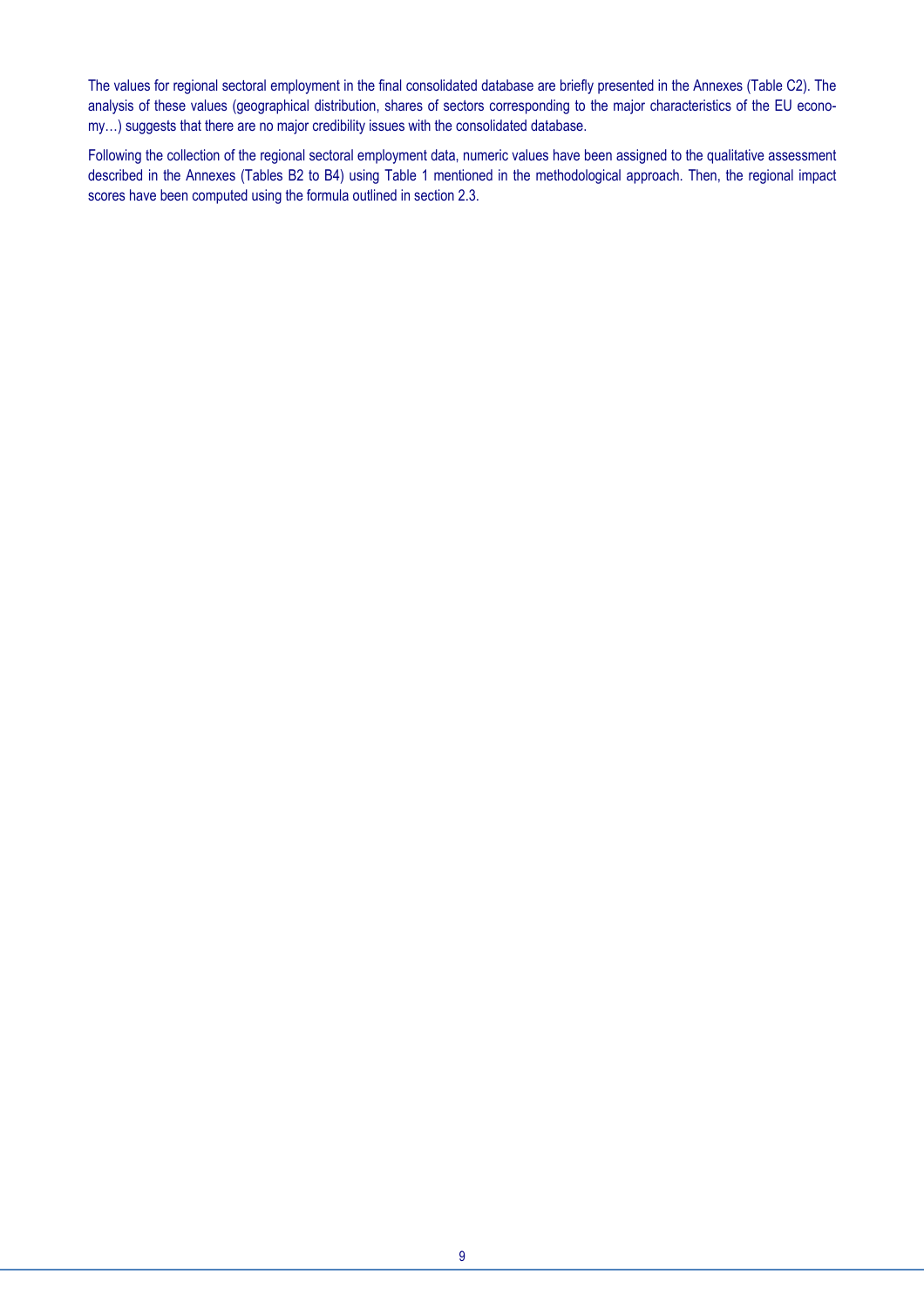# **4. Results and discussion**

The main results of the application of the methodology to the sample of three megatrends are first briefly presented using descriptive statistics. These results are then analyzed and discussed, highlighting key issues of interest (i.e., territorial disparities, linkages with levels of development).

#### **4.1.Descriptive statistics**

For the three megatrends under study, the regional impact scores can be summarized through different salient facts. Overall, some megatrends are likely to provoke more significant changes than others at the regional level (see Figure 1). It is expected because regional impact scores are based on foresight scenarios but also depend on the industrial structure of each region. In particular, the regional impact of Digital and New Production Technologies is much higher (close to the "moderate plus" qualitative assessment) compared to those of Sustainable Economy Transition and Urban-Centered World and Smart Mobility, regardless of the type of impact considered. Sustainable Economy Transition and Urban-Centered World and Smart Mobility are likely to have similar levels of impacts on markets (moderate influence). In contrast, Urban-Centered World and Smart Mobility could have a slightly greater influence on business organization and employment. Then, the distribution of regional impact scores also yields valuable findings. Indeed, the possible range of impacts varies greatly depending on the megatrend and type of impacts (see Figure 1).





#### Source: Authors

Some megatrends are characterized by their relative heterogeneity of impacts, with a comparatively high range of possible effects depending on the EU regions. In particular, Sustainable Economy Transition seems to lead to this situation, with a standard deviation reaching as high as 7.2 points on the regional impact score scale for business organization. By contrast, other megatrends seem to have relatively uniform effects across the different EU regions, regardless of the type of impact. For instance, the Urban-Centered World and Smart Mobility megatrend features this pattern, with standard deviations close to 3 for all types of impacts (even though it has a significant number of outliers). Digital and New Production Technologies typically have a relatively homogenous influence on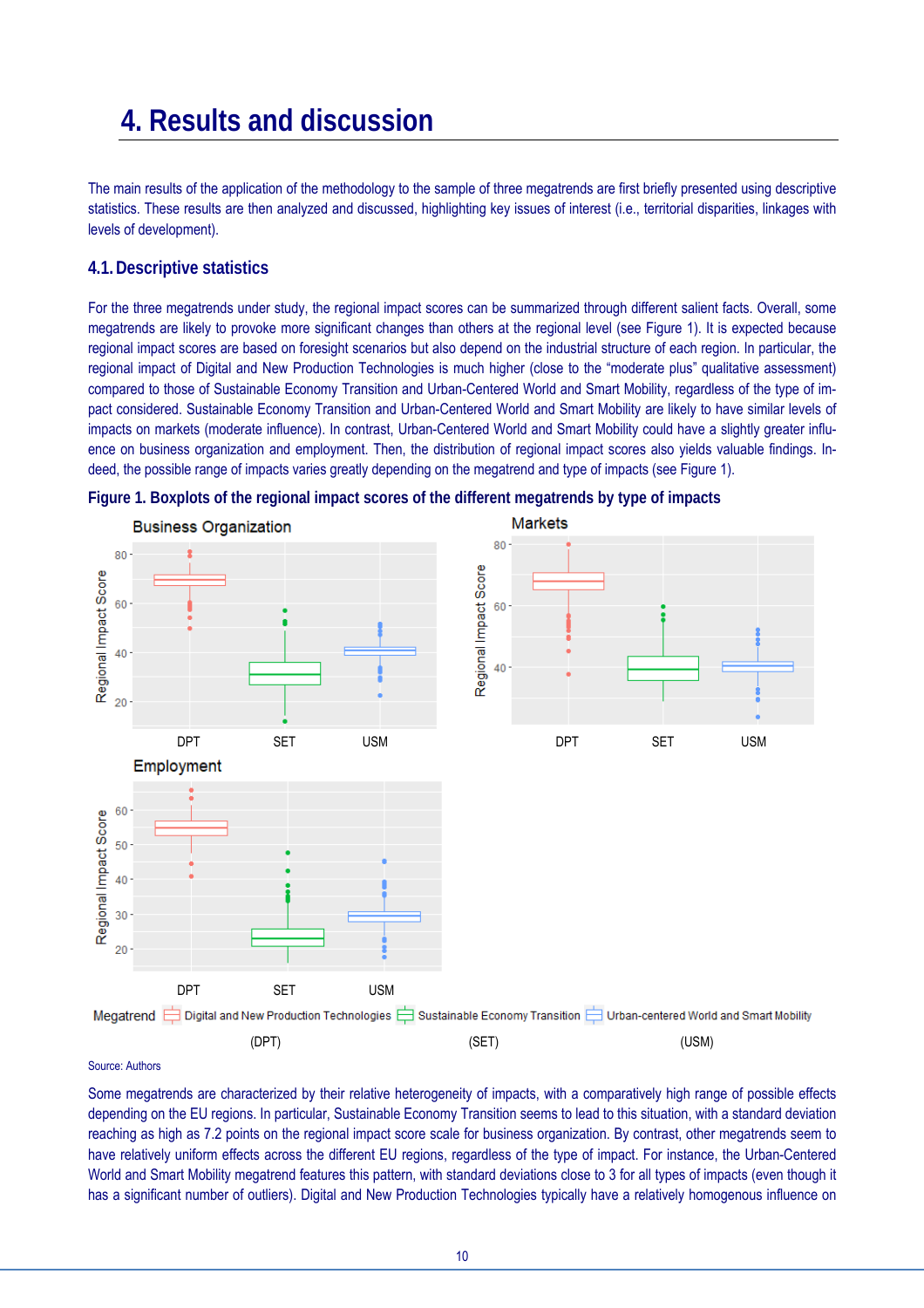the EU regions (standard deviations for business organization and employment ranging from 3 to 4), with a greater heterogeneity for markets (standard deviation of 5.5). Moreover, it has not only the highest average and median effects for all types of impacts but also the maximum recorded impact scores (the most affected regions for the three studied megatrends).

#### **4.2.Analysis and discussion**

The results derived from the methodology can be further analyzed to tackle highly policy-relevant issues. In particular, evidence can be obtained regarding:

- Whether a region tends to be affected to a similar extent by different megatrends
- Whether there are territorial patterns for the impacts of megatrends
- Whether the impacts of megatrends are linked to the regional level of development

It is relevant to analyze whether the most affected regions by one megatrend / one type of impact are also the most affected by others. Indeed, it can provide valuable information on the adequate approach to address these impacts, e.g., on the coverage of public policies to design and implement. Correlations between the impact scores at the regional level are presented in Figure 2.

#### **Figure 2. Correlation of regional impact scores by megatrend and type of impact**



#### Source: Authors

Note: USM = Urban-centered World and Smart Mobility, DPT = Digital and new Production Technologies, SET = Sustainable Economy Transition

Firstly, within a given megatrend, there is clear evidence that regions that are more affected by a type of impact tend to be more affected by the other types of impacts. Indeed, correlation coefficients for these cases are all above 0.70. They are particularly strong (0.90 to 0.95) for the Sustainable Economy Transition megatrend and somewhat weaker – but still very high (0.73 to 0.84) - for the Urban-centered World and Smart Mobility megatrend. This suggests that when a region is strongly affected by a given megatrend, it tends to materialize through a range of different types of consequences.

Secondly, the regional impact scores exhibit various patterns between megatrends, meaning that the situation is not as systematic as within a single megatrend. Indeed, the correlation between regional impact scores across megatrends can be either positive or negative. For instance, regional impact scores for the Digital and New Production Technologies are positively correlated to those for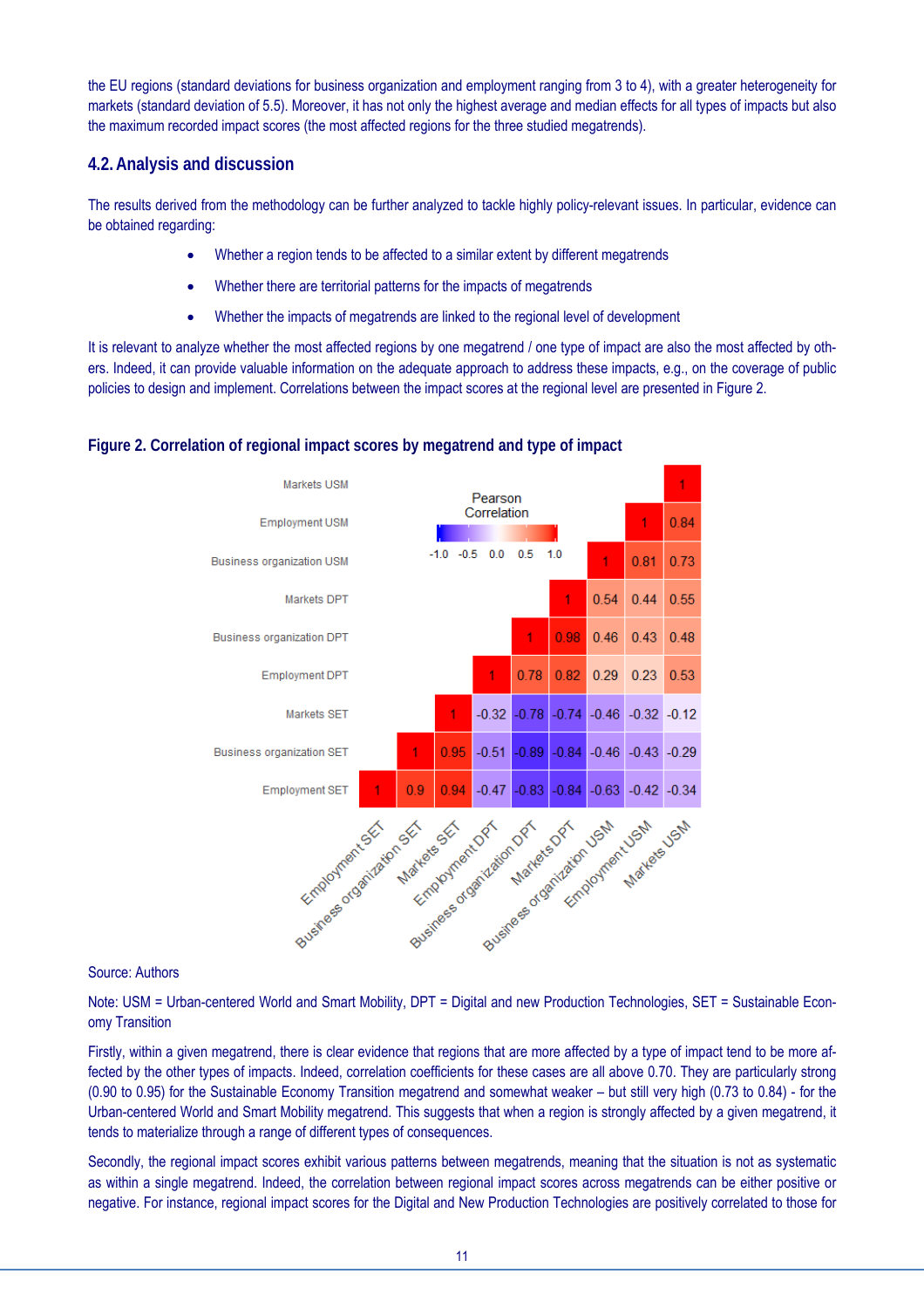the Urban-centered World and Smart Mobility (from 0.23 to 0.55). Inversely, there is a negative correlation of regional impact scores between Sustainable Economy Transition and the two other megatrends (ranging from -0.12 to -0.89). Moreover, the strength of these correlations across megatrends is also varied, ranging from almost no correlation (e.g., -0.12 for the scores for the development of markets between Sustainable Economy Transition and Urban-Centered World and Smart Mobility) to very strong correlation (e.g., -0.89 for the scores for business organization between Digital and New Production Technologies and Sustainable Economy Transition). It suggests that strong impacts for a megatrend at the regional level cannot be systematically generalized for other megatrends, implying the need for megatrend-specific analyses. S<br>)n<br>y<br>1-

Spatial analysis can be realized to reflect on potential disparities and cohesion issues linked to megatrends. The following maps present the territorial distribution of regional impact scores for the studied sample of megatrends and impacts.

#### Map 1. Expected evolution of the organization of businesses at the regional level under the influence of a series **of megatrends (2010s-2050)**





12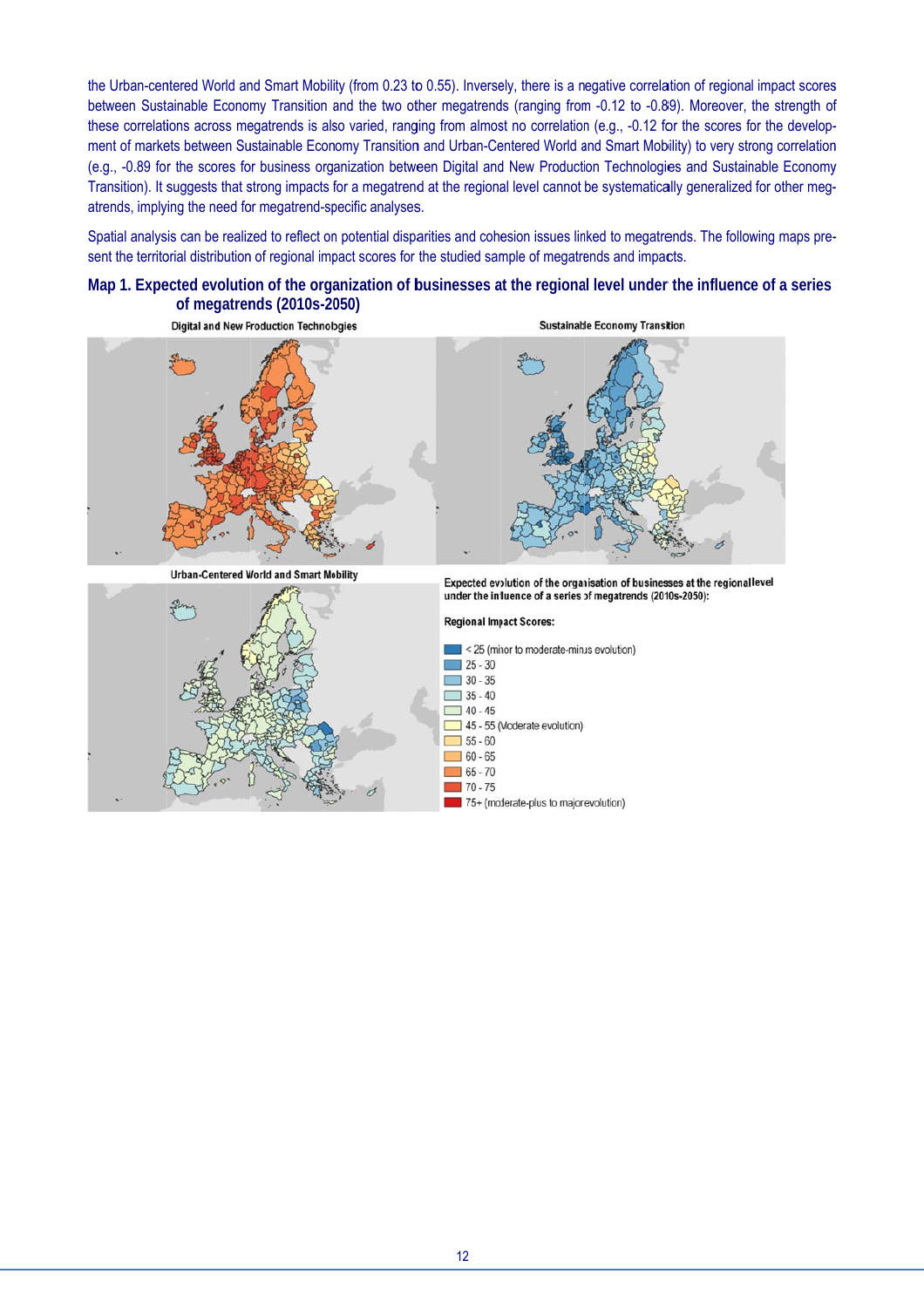#### Map 2. Expected evolution of markets at the regional level under the influence of a series of megatrends (2010s-**2050)**



#### Map 3. Expected evolution of employment at the regional level under the influence of a series of megatrends **(2010s-2050 0)**





**Urban-Centered World and Smart Mobility** 



**Sustainable Economy Transition** 

Expected evolution of employment (absolute potential gains and losses, not net evolution) at the regional level under the influence of a series of megatrends (2010s-2050):



Based on these maps, different geographical patterns can be identified: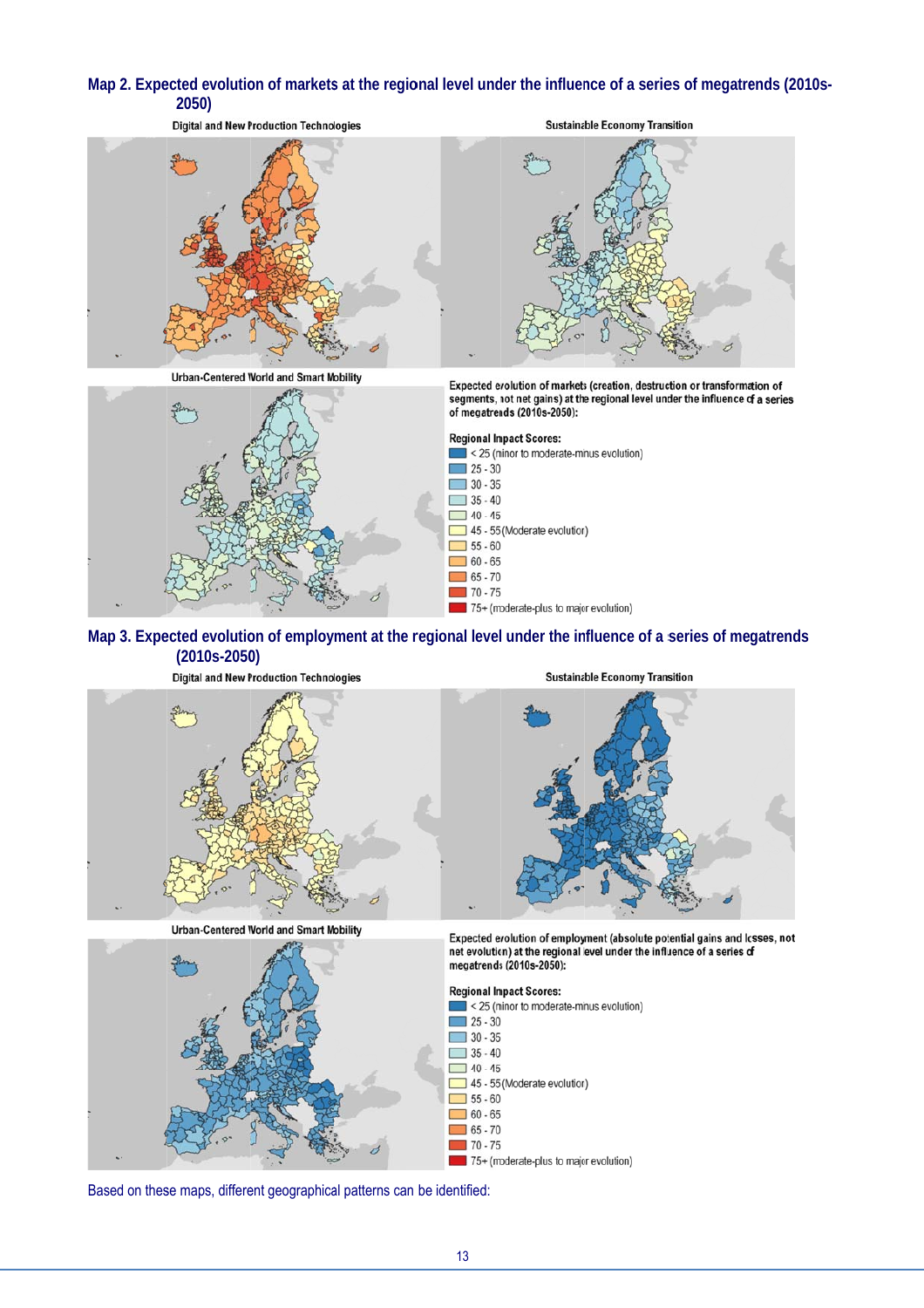- **East/West and/or South/North patterns**, with the most affected regions depending on the megatrends and types of impacts. For instance, the impact of Digital and New Production Technologies on employment features this pattern, with Western and Northern regions of Europe typically more affected. For the organization of businesses, Sustainable Economy Transition is characterized by the fact that Eastern and Southern regions tend to be more affected.
- **Urbanized, capital regions / lower density regions patterns**, with the highly urbanized/capital regions typically at the end of the spectrum (either most or least affected). It probably stems from the sectoral specialization of such areas in many countries. For instance, capital regions and urbanized dense areas are strongly affected by the Digital and New Production Technologies megatrend.
- **(Quasi-)Homogeneous patterns,** in cases where there is (almost) no distinguishable difference between regions regarding the impacts of the megatrend. For instance, the regional impacts of an Urban-centered World and Smart Mobility on employment are expected to be relatively uniform across the EU regions.

These patterns are not necessarily mutually exclusive; for instance, the "Urbanized, capital regions / lower density regions" pattern is often observed combined with the others. The central insight that can be derived from these patterns is that some megatrends have relatively uniform impacts, while others are largely territorialized. It also depends on the considered type of impact. It could imply that, at least for some megatrends, territorial-specific policies or interventions may be relevant.

Finally, EU regions differ by level of development (European Commission, 2017), and some existing policies (i.e., Cohesion Policy, other regional development national policies) take this factor into account. Thus, the potential linkages between the impacts of megatrends and the level of development at the regional level are highly critical from a policy perspective. The level of development of regions can be proxied using GDP PPP per capita, with the advantage that this metric is widely available thanks to harmonized EU statistics. Correlations between GDP PPP per capita and the regional impact scores for the different megatrends/types of impacts are presented in the figure below.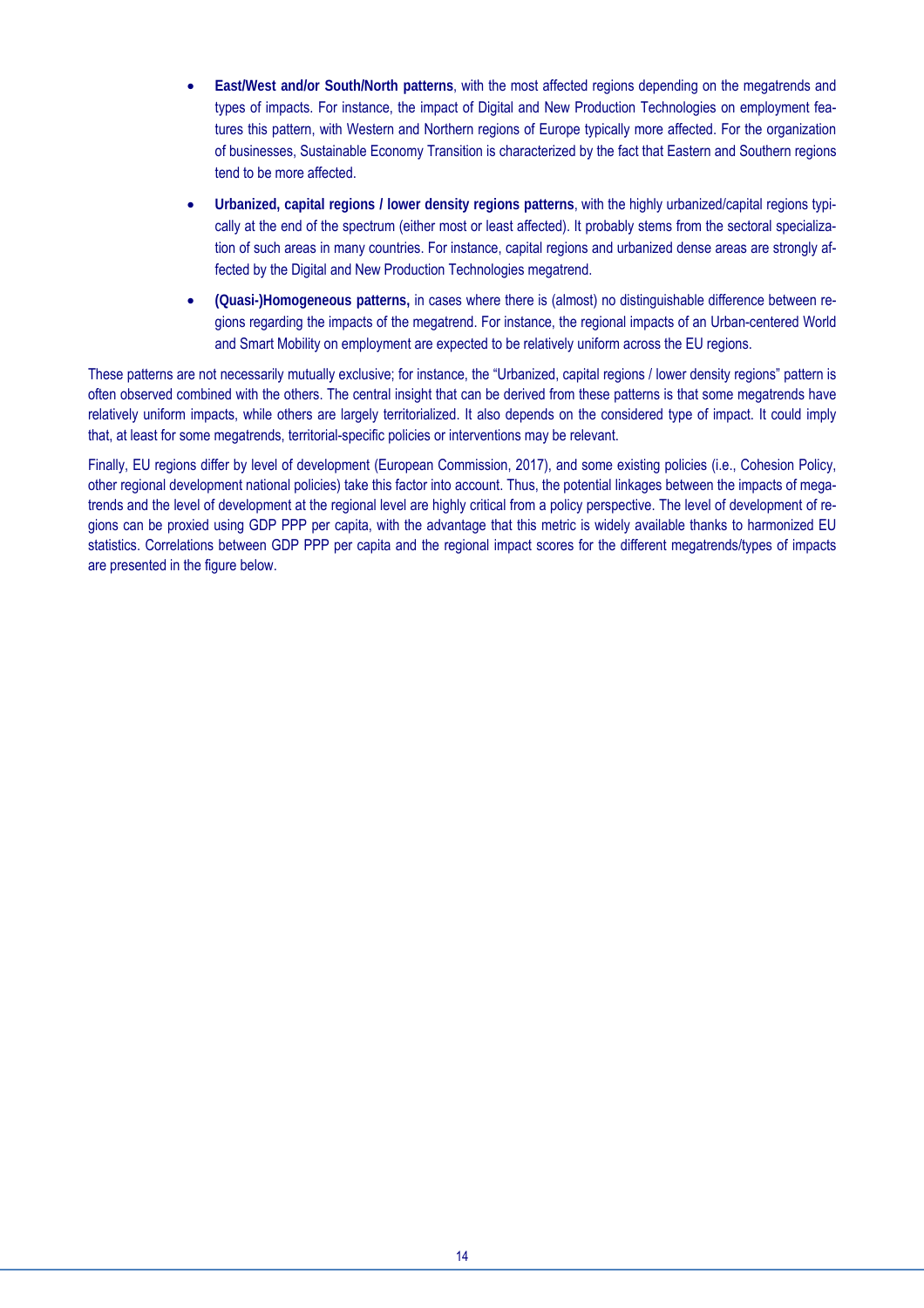

#### Source: Authors, Eurostat

Note: Rows correspond to the three megatrends (yellow: Digital and New Production Technologies; green: Sustainable Economy Transition; Blue: Urban-centered World and Smart Mobility), columns correspond to types of impacts (triangles: business organization; squares: markets; diamonds: employment)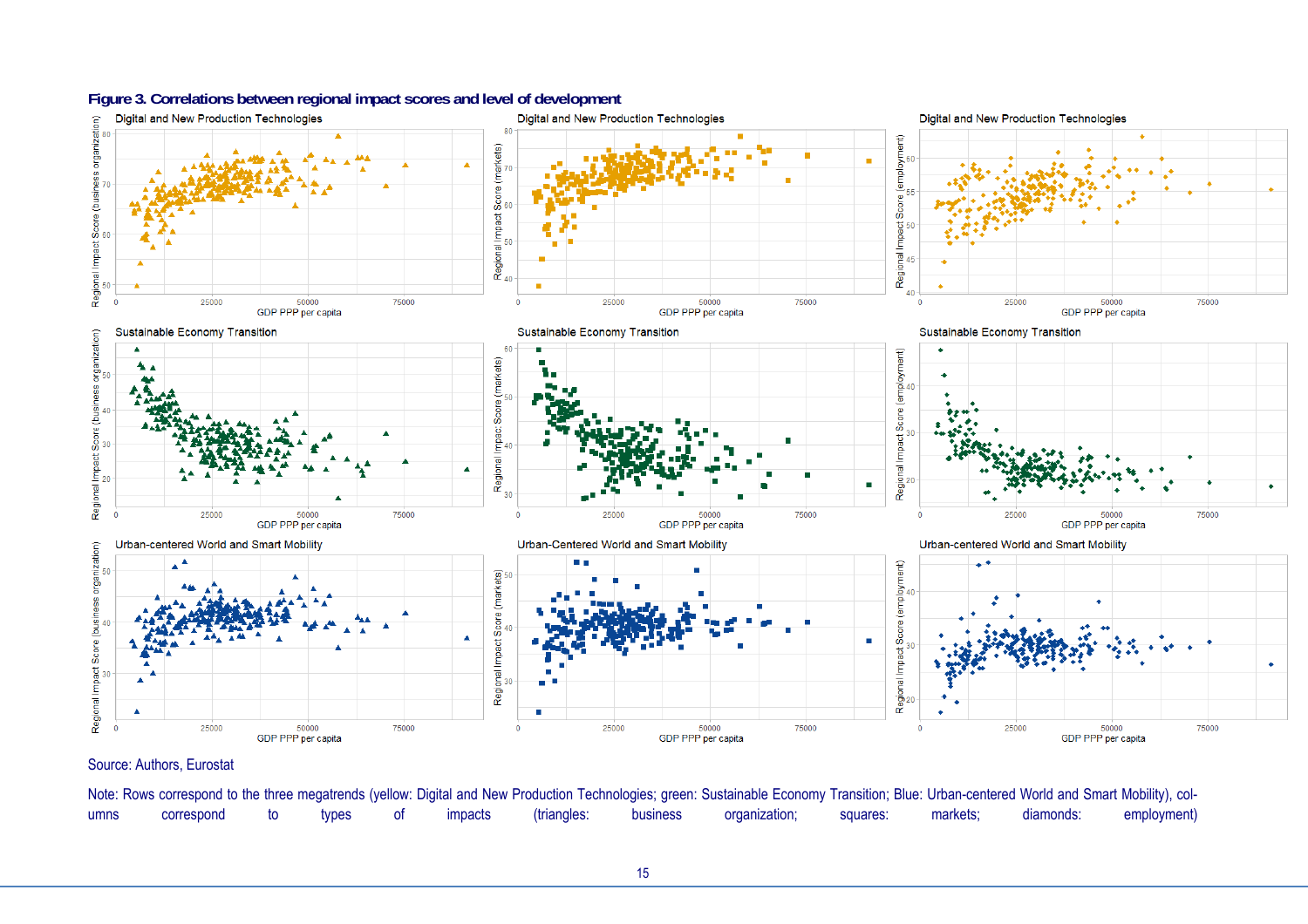The analysis of this data shows that there is no general rule linking the regional level of development to the impacts of megatrends. Indeed, in some cases, there is a positive correlation (e.g., in the case of Digital and New Production Technologies), in others, a negative one (e.g., Sustainable Economy Transition) or even a lack of correlation (e.g., Urban-centered World and Smart Mobility). Moreover, the relationships are not linear, with a plateau typically being reached at a given GDP PPP per capita level (though it may be an artefact of the methodology). Still, the conclusion is that the level of development (GDP PPP per capita) is a relatively limited proxy to estimate the potential impacts of megatrends at the regional level. In particular, less/more developed regions are not necessarily less/more affected. Instead of relying on the level of development, more detailed analyses that are specific to single megatrends and/or regions should be favored when possible to explore these dynamics and their territorial consequences.

Regarding the interpretation of findings, it shall be highlighted that the most affected regions identified by this methodology are not necessarily those that will face the hardest challenges. Indeed, the adaptation capabilities (e.g., highly skilled population, quality institutions...) of a given region will likely interact with the expected impacts of megatrends, modulating the extent of the challenges that will be experienced in a given territory. For instance, highly developed regions may have more resources to cope (relatively) smoothly with the consequences of megatrends, even in cases where they will likely be the most affected (e.g., Digital and New Production Technologies). By contrast, a region with limited resources may experience difficulties even to face relatively small changes induced by a megatrend. Similarly, there might be infra-regional disparities that imply that, otherwise, similar regions at the aggregate level may take different trajectories.

Moreover, important changes (as identified by high regional impact scores) could well be linked to high potential future gains (e.g., through the adoption of relevant technologies, development of future-oriented skills, etc.). Thus, limited changes in the short term may be detrimental in the longer run. It suggests that public policies shall combine the analysis of megatrends with one of the capabilities of specific regions to deliver the best results.

Consistency of the findings with other methods (e.g., econometric estimates of employment change etc.) is difficult to assess given the specificities of the approach (i.e., complex set of assumptions bundled into narrative scenarios, analysis of the magnitude of change rather than net impacts, etc.). The risk of inconsistencies is mitigated by the fact that this study uses other approaches to estimate impacts. Its main benefit is to provide a pathway towards regionalization, where other methods are impractical. Moreover, its emphasis on qualitative assumptions makes it relatively more tractable/appropriable by general audiences and policy-makers (thanks to qualitative identification of critical factors and causal chains).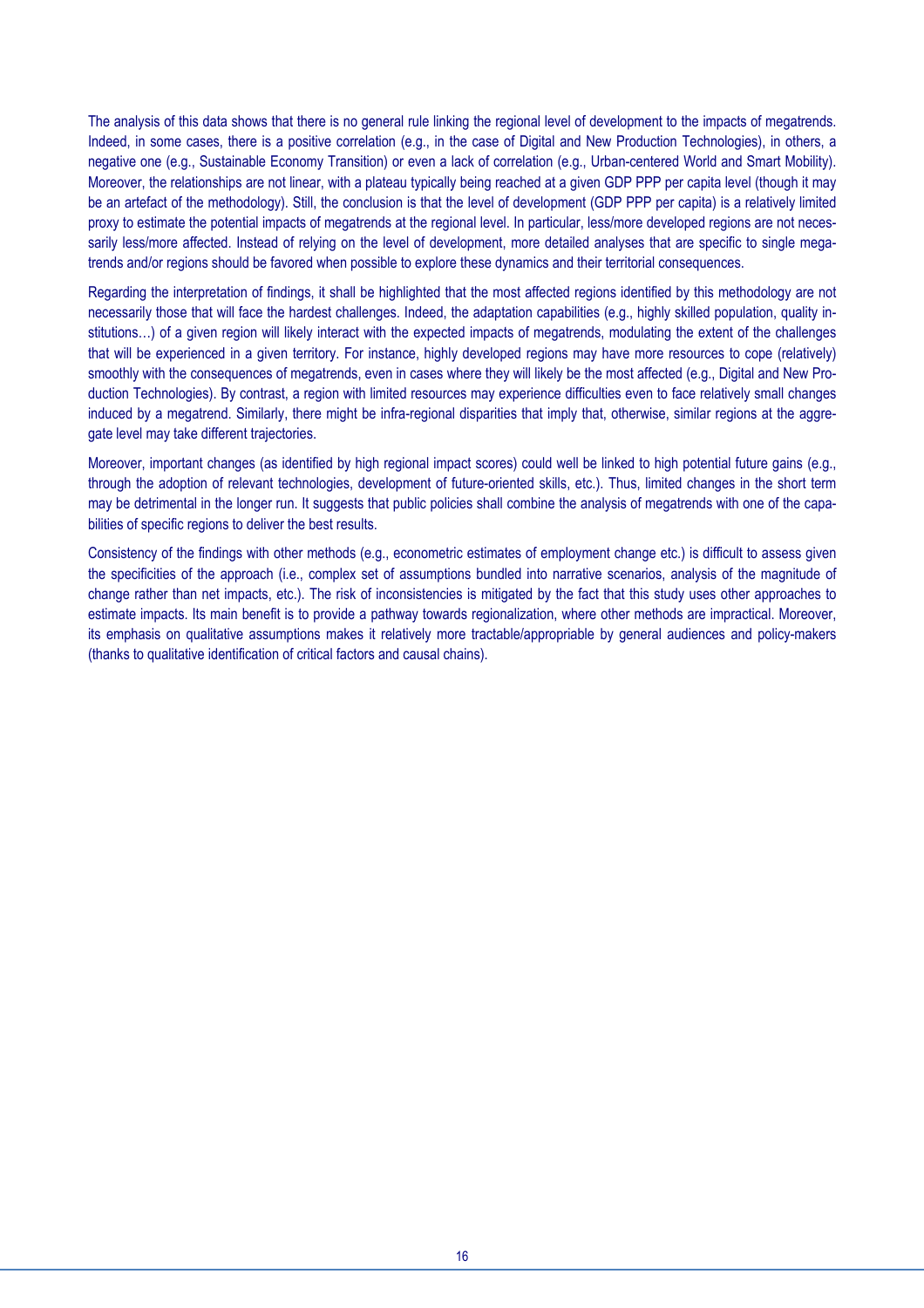# **5. Conclusions**

The analysis of megatrends is a foresight method often used in policy-making and business to reflect on long-term issues. However, it is typically blind to territorial aspects. The regionalization of the impacts of megatrends is thus a novel approach that enables a context-rich analysis of potential changes at the territorial level, thanks to scenarios with tractable assumptions. It is also valuable to set a common framework for different megatrends and/or types of impacts where other methods are challenging or unpractical. This working paper proposes a tentative methodology to regionalize the impacts of megatrends. It relies on exploiting regional differences in economic sectors, using a qualitative assessment that is then quantified using employment data. This approach is then applied at the EU level for a sample of megatrends and types of impacts.

The choice of the EU regions is fueled by the fact that they face significant inequalities while sharing a common institutional framework and public policies that are designed explicitly at tackling territorial disparities. As a consequence, the information derived from this analysis could inform policy-making.

This methodological approach also has limits that should be acknowledged and considered when interpreting the results. It has a fundamental dimension of subjectivity linked to the selection of assumptions and causal linkages. It focuses on the expected evolution of the situation in terms of deviation from a starting point rather than on the estimation of net impacts. Moreover, it relies on a single assessment of impacts at the sectoral level that is common between all regions. Some of these limits have been mitigated through different means, such as using multiple sources to reduce subjectivity, reliance on complementary approaches to estimate impacts, etc. Other limits could be addressed in the following studies, for instance, by developing alternative scenarios to compare their impacts.

The main insights of the study can be summarized as follows:

- The range of regional impacts varies strongly depending on the megatrend and type of impacts, with Digital and New Production Technologies typically having significant effects, while those from Sustainable Economy Transition and Urban-centered World and Smart Mobility tending to be more moderate
- There is no general rule linking the impacts of one megatrend at the regional level to those of another megatrend. Indeed, the correlations of the regional impact scores may be positive, negative or neutral. However, there is a strong positive correlation between the different types of impacts of a given megatrend in a specific territory.
- The impacts of megatrends among EU regions feature different territorial patterns (not necessarily mutually exclusive):
	- o **East/West and/or South/North patterns**, with the most affected regions depending on the megatrends/types of impacts.
	- o **Urbanized, capital regions / lower density regions patterns**, with the highly urbanized/capital regions typically at the end of the spectrum (either most or least affected).
	- o **(Quasi-)Homogeneous patterns,** in cases where there is (almost) no distinguishable difference between regions regarding the impacts of the megatrend.
- There is no general rule linking the level of development of regions (proxied by the GDP PPP per capita) and the impacts of megatrends. Indeed, in some cases, the linkages will be positive, in others negative or neutral.

These findings can deliver important messages from a policy perspective. Firstly, the concept of megatrend emphasizes large-scale, global and long-term changes. However, there is clear evidence that these changes are not place-neutral and that the territorial dimension is relevant in analyzing their impacts and planning to anticipate them. Then, each megatrend has its set of specificities that alter its impacts at the regional level. Findings on a given megatrend shall thus not be generalized to others. In particular, the level of development (as proxied by the GDP PPP per capita) is not a robust predictor of likely impacts at the regional level. A refined analysis shall thus be conducted when possible. Finally, it shall be mentioned that there is a difference between the magnitude of expected changes caused by megatrends and the potential difficulties/challenges that will be experienced by the regions in the process. Indeed, a region with important resources and capabilities shall face significant changes relatively easily, while a less ad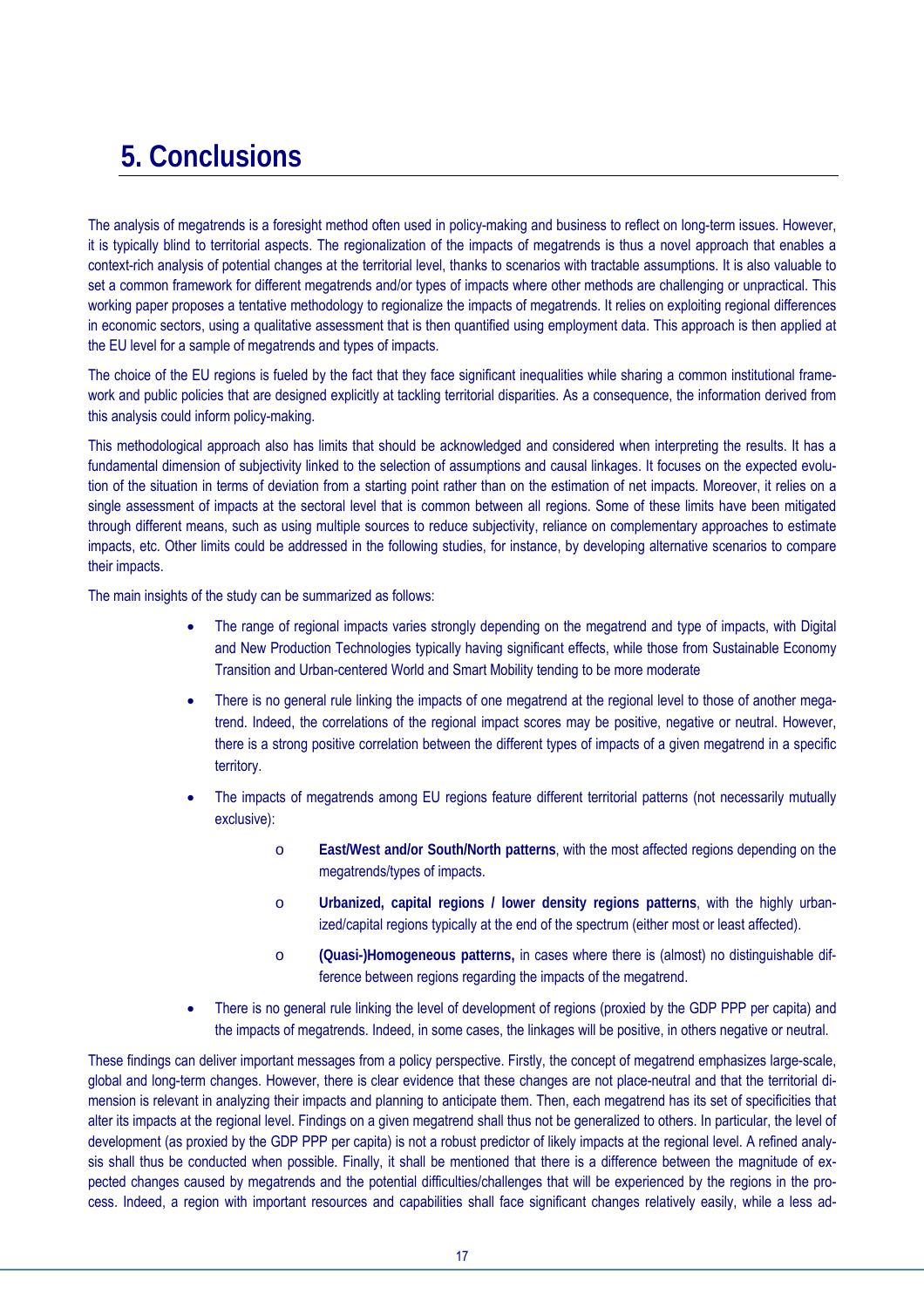vanced region may struggle to tackle more modest changes. Ideally, the analysis of megatrends shall thus be complemented by a detailed review of regional specificities and assets to devise relevant public policies.

Further research could update the methodology with new evidence, apply it to other megatrends and types or impacts, and develop/compare findings with alternative methods for the regionalization of impacts.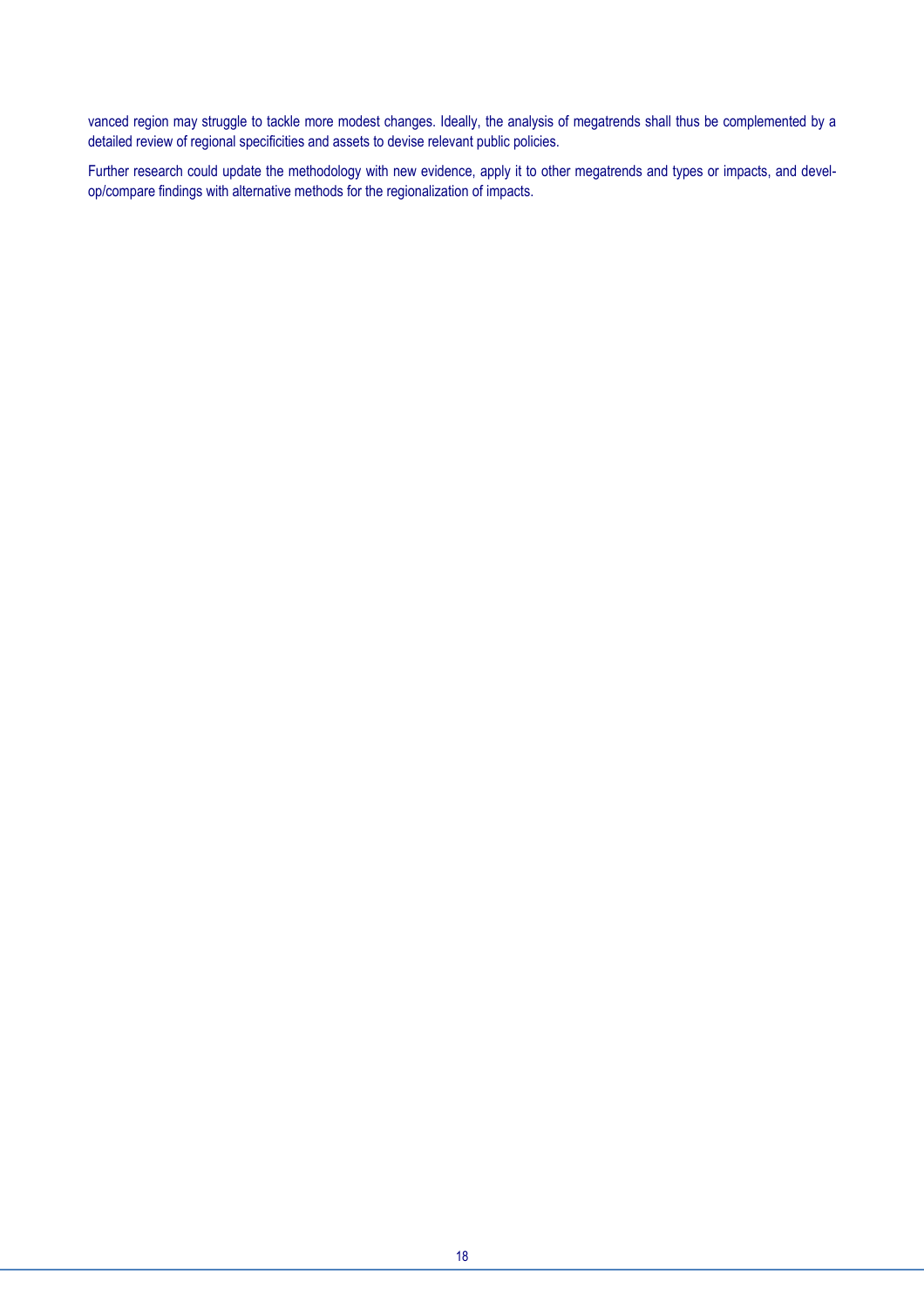## **Annexes**

### **A. Selected list of references for literature review (sample to design the foresight scenarios)**

Accenture (2016). Why Artificial Intelligence is the Future of Growth

Allahar, H. (2014). Major Global Megatrends: Implications for Advanced and Emerging Countries, *J of Manag,* 2(8): 1-18.

Allan & Associates (2017). The new protectionism - 2017's mega-trend.

Altomonte, C., Aquilante, T., Békés, G., Ottaviano, G.I.P. (2013). Internationalization and innovation of firms: evidence and policy. *Econ. Policy 28*, 663–700. https://doi.org/10.1111/1468-0327.12020

Americas Market Intelligence (2013). The Urbanization Megatrend and How It Will Change your Business.

Arp, A.-K., Kiehne, J., Schuler, T., Fortmuller, A. (2018). Green Economy - Customers' Choice?. *Ecoforum journal, Vol 7, No 1 (2018).* 

Arthur D Little future lab (2018). The Future of Mobility 3.0.

ARUP (2014). Future of Rail 2050.

Atkinson, R.D. (2016). "It's Going to Kill Us!" and Other Myths About the Future of Artificial Intelligence. ITIF.

Baines, T.S., Lightfoot, H.W., Benedettini, O., and Kay, J.M. (2009). The servitization of manufacturing: a review of literature and reflection on future challenges, *Journal of Manufacturing Technology Management*, 20 (5) (2009), pp. 547-567. https://doi.org/10.1108/17410380910960984

BCG (2017a). How Asia Can Win in the New Global Era.

BCG (2017b). New Business Models for a New Global Landscape.

BCG (2016a). Saving Globalization and Technology from Themselves: Imperatives for Corporate Leaders.

BCG (2016b). What You Need to Know About Globalization's Radical New Phase.

BCG (2015). Industry 4.0: The future of productivity and growth in manufacturing industries.

BCG (2014). The Rise of Robotics.

BCG (2011a). Global Aging, How companies can adapt to the new reality.

BCG (2011b). Turning the Challenge of an Older Workforce into a Managed Opportunity.

Bloomberg (2018). How bad could it get? Counting the cost of a global trade war.

Bricklemyer, J.T. (2014). Leadership 2030: Megatrends and Their Implications for Project Management.

Business Europe (2018). Robotics and Automation.

CAICT, Huawei (2017). Virtual Reality / Augmented Reality White Paper.

Capgemini (2018). Trends in Mobility 2018.

CEPS (2017). The Circular Economy: a review of definitions, processes and impacts, *CEPS Research Reports*, No 2017/08, April 2017.

Charrington, S. (2017). Artificial Intelligence for Industrial Applications. CloudPulse Strategies.

Chiacchio, F., Petropoulos, G., Pichler, D. (2018). The Impact of Industrial Robots on EU Employment and Wages: A Local Labour Market Approach. Bruegel.

Cisco (2017). IoT Networks.

Consultancy UK (2015). Robots will perform 25% of industrial work by 2025.

Crozet, M., Milet, E. (2017). Should everybody be in services? The effect of servitization on manufacturing firm performance. *J. Econ. Manag. Strategy,* Volume 26, Issue 4. https://doi.org/10.1111/jems.12211

CSIRO (2010). Our future world: an analysis of global trends, shocks and scenarios.

Cuhls, K., Kuwahara, T. (1994). Outlook for Japanese and German Future Technology: Comparing Technology Forecast Surveys, Technology, Innovation and Policy (ISI). Physica-Verlag Heidelberg.

Deloitte (2017a). Beyond the noise: The Megatrends of Tomorrow's World.

Deloitte (2017b). Forces of change: The future of mobility.

Deloitte (2017c). Securing the future of mobility.

Deloitte (2015a). Made-to-order: the rise of mass personalisation.

Deloitte (2015b). Inside the Internet of Things (IoT).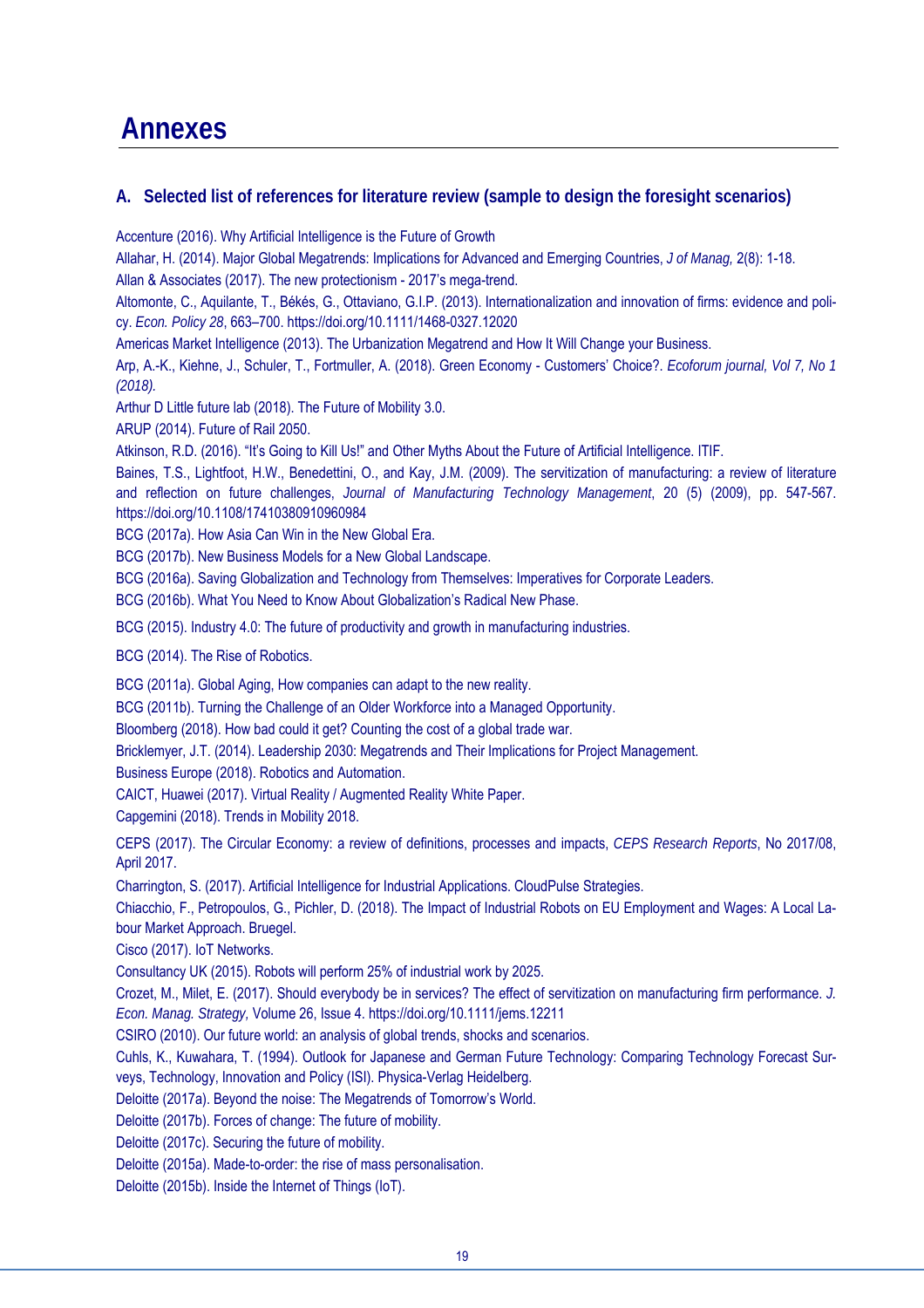Deloitte (2015c). The future of mobility: How transportation technology and social trends are creating a new business ecosystem.

Department for International Trade (2018). Cyber Security Export Strategy.

Dieleman, J.L. et al. (2017). Future and potential spending on health 2015–40: development assistance for health, and government, prepaid private, and out-of-pocket health spending in 184 countries. *The Lancet 389*, 2005–2030. https://doi.org/10.1016/S0140-6736(17)30873-5

Docherty, I., Marsden, G., Anable, J. (2016). The governance of smart mobility. *Transp. Res. Part Policy Pract.* 115, 114–125. https://doi.org/10.1016/j.tra.2017.09.012

Dutch Cyber Security Council (2016). European Foresight Cyber Security Meeting 2016.

EFP (2012). Smart Mobility 2050: Human centred vision and long term horizon.

Emas, R (2015). The Concept of Sustainable Development: Definition and Defining Principles, *Brief for GSDR 2015*

EREA (2012). From Air Transport System 2050 Vision to Planning for Research and Innovation.

ERTRAC (2015). Automated Driving Roadmap.

Eurofound (2018). Game changing technologies: Exploring the impact on production processes and work.

Euromonitor International (2017). Top 10 Global Consumer Trends for 2017.

European Commission (2018a). Re-finding Industry.

European Commission (2018b). Liability for emerging digital technologies.

European Commission (2018c). A European approach on Artificial Intelligence.

European Commission (2017a). Proposal for a Regulation of the European Parliament and of the Council on ENISA, the "EU Cybersecurity Agency" and on Information and Communication Technology cybersecurity certification ("Cybersecurity Act").

European Commission (2017b). Reflection paper on Harnessing Globalisation.

European Commission (2016a). Identifying current and future application areas, existing industrial value chains and missing competences in the EU, in the area of additive manufacturing (3D-printing).

European Commission (2016b). STRIA Roadmap - Cooperative, connected and automated transport (CAT).

European Commission (2016c). STRIA – Alternative Fuels.

European Commission (2016d). STRIA Roadmap "Electrification."

European Commission (2015a). 2035: Paths towards a Sustainable EU Economy Sustainable Transitions and the Potential of Eco-Innovation for Jobs and Economic Development. *EU Eco-Industries 2035*, *JRC Science for Policy Report, Foresight Series, EUR*, *27376.*

European Commission (2015b). Circular supply chains.

European Commission (2015c). Closed-loop waste management.

European Commission (2015d). Environmentally friendly technologies and energy efficiency.

European Commission (2014). European vacancy and recruitment report 2014. Publications Office, Luxembourg.

European Commission (2013a). Factories of the future: multi-annual roadmap for the contractual PPP under Horizon 2020.

Publications Office of the European Union, Luxembourg.

European Commission (2013b). Mass customisation.

European Commission (2012). Energy roadmap 2050, Publications Office of the European Union, Luxembourg.

European Commission (2011). Sustainability Scenarios for a Resource Efficient Europe.

European Commission, UN HABITAT (2016). The state of European cities 2016: cities leading the way to a better future. Publications Office of the European Union, Luxembourg.

European Environment Agency (2014a). Assessment of global megatrends - an update: Global megatrend 1: Diverging global population trends.

European Environment Agency (2014b). Assessment of global megatrends - an update: Global megatrend 9: Increasingly severe consequences of climate change.

European Environment Agency (2014c). Assessment of global megatrends - an update: Global megatrend 10: Increasing environmental pollution.

European Environment Agency (2013). Assessment of global megatrends - an update: Global megatrend 8: Growing pressures on ecosystems.

European Factories of the Future Research Association (2016). Factories 4.0 and Beyond.

EOCIC (2019). European Cluster and Industrial Transformation Trends Report.

European Parliament (2018). European Artificial Intelligence (AI) leadership, the path for an integrated vision.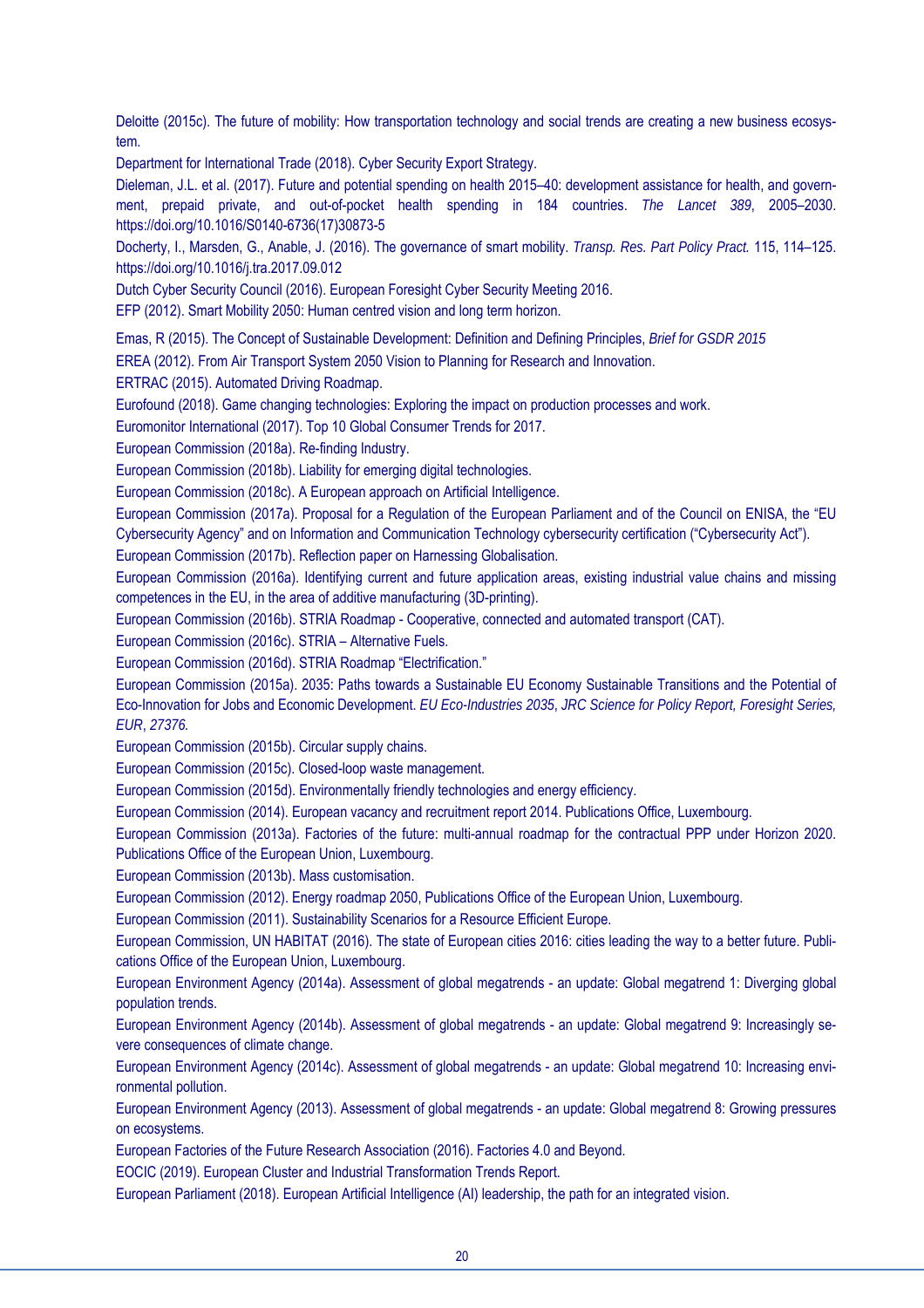European Parliament (2017). How blockchain technology could change our lives: in-depth analysis.

European Parliament (2015). Labour Market Shortages in the European Union.

European Strategy and Policy Analysis System (2015). 2030 Global Trends to 2030: Can the EU meet the challenges ahead? EY (2016a). The upside of disruption.

EY (2016b). Internet of Things Human-machine interactions that unlock possibilities.

Fitch Solutions (2016). Three Scenarios for Globalisation: 2017-2030.

Foresight (2013). The future of manufacturing: a new era of opportunity and challenge for the UK - project report.

Fosso Wamba, S., Akter, S., Edwards, A., Chopin, G., Gnanzou, D. (2015). How 'big data' can make big impact: Findings from a systematic review and a longitudinal case study. *Int. J. Prod. Econ.* 165, 234–246. https://doi.org/10.1016/j.ijpe.2014.12.031

France Stratégie (2018a). Intelligence artificielle et travail.

France Stratégie (2018b). Les enjeux des blockchains.

Frank, M., Sun, L., Cebrian, M., Youn, H., and Rahwan, I. (2018). Small cities face greater impact from automation, *Journal of the Royal Society, Interface,* 15(139). doi:10.1098/rsif.2017.0946

Freshfields Bruckhaus Deringer (2015). From connected to self-driving vehicles: the regulatory roadmap.

Fujitsu (2015a). Megatrends Internet of Things.

Fujitsu (2015b). Megatrends Urban Migration.

Fujitsu (2015c). Megatrends Sustainable Energy.

GDF Suez (2012). What will the cities of 2030 be like?

German Federal Ministry of Education and Research (2014). Green Economy Research Agenda.

GeSI, Accenture (2015). Mobility - Reaching your destination, not a dead end.

Coro', G., Volpe, M., Pejcic, D., Propris, L.D. (2017). Paper on the technological upgrading in manufacturing in the light of the new manufacturing model. UNIVE.

Goldman Sachs (2014). The Internet of Things: Making sense of the next mega-trend.

Gunning, D. (2017). Explainable Artificial Intelligence (XAI). DARPA.

Hewlett Packard Enterprise (2017). The Internet of Things: Today and Tomorrow.

HQ for Japan's Economic Revitalization (2015). New Robot Strategy.

HSBC (2012). Consumer in 2050 The rise of the EM middle class.

Hu, S.J. (2013). Evolving Paradigms of Manufacturing: From Mass Production to Mass Customization and Personalization. *Pro-*

*cedia CIRP* 7, 3–8*.* https://doi.org/10.1016/j.procir.2013.05.002

IATA (2016). Future of the airline industry 2035.

IBA Global Employment Institute (2017). Artificial Intelligence and Robotics and Their Impact on the Workplace.

ICAEW (2015). Business Futures Urbanisation Report 2015.

IFR (2017). The Impact of Robots on Productivity, Employment and Jobs.

IHS Markit (2018). 8 in 2018: The top transformative technologies to watch this year.

INTESA SAN PAOLO, (2017). Circular economy project.

Jawad, I. (2014). World's Top Global Mega Trends to 2025 and Implications to Business, Society and Cultures. *Mega Trends*

Jofre-Monseny, J., Marín-López, R., Viladecans-Marsal, E. (2012). What underlies localization and urbanization economies? Evidence from the location of new firms. *XREAP* 2012-09*.*

Kersten, W. (2014). Identification of Megatrends Affecting Complexity in Logistics Systems. *Hamburg International Conference of Logistics,* Vol 9*.*

Khan, H.N., Hounshell, D.A., Fuchs, E.R.H. (2018). Science and research policy at the end of Moore's law. *Nat. Electron.* 1, 14– 21*.* https://doi.org/10.1038/s41928-017-0005-9

Kosow, H., & Gaßner, R. (2008). Methods of future and scenario analysis: overview, assessment, and selection criteria. *German Development Institute, Studies,* Vol. 39, p. 133.

KPMG (2014a). Future State 2030: the global megatrends shaping governments.

KPMG (2014b). Industrial Manufacturing Megatrends Research.

Lee, H.-H., Chang, E. (2011). Consumer Attitudes Toward Online Mass Customization: An Application of Extended Technology Acceptance Model. *J. Comput.-Mediat. Commun.* 16, 171–200. https://doi.org/10.1111/j.1083-6101.2010.01530.x

Maggi, F., Quarta, D., Pogliani, M., Polino, M., Zanchettin, A. M., and Zanero, S. (2017). Rogue robots: testing the limits of an industrial robot's security. *Trend Micro,* Politecnico di Milano, Milan, Italy, Rep.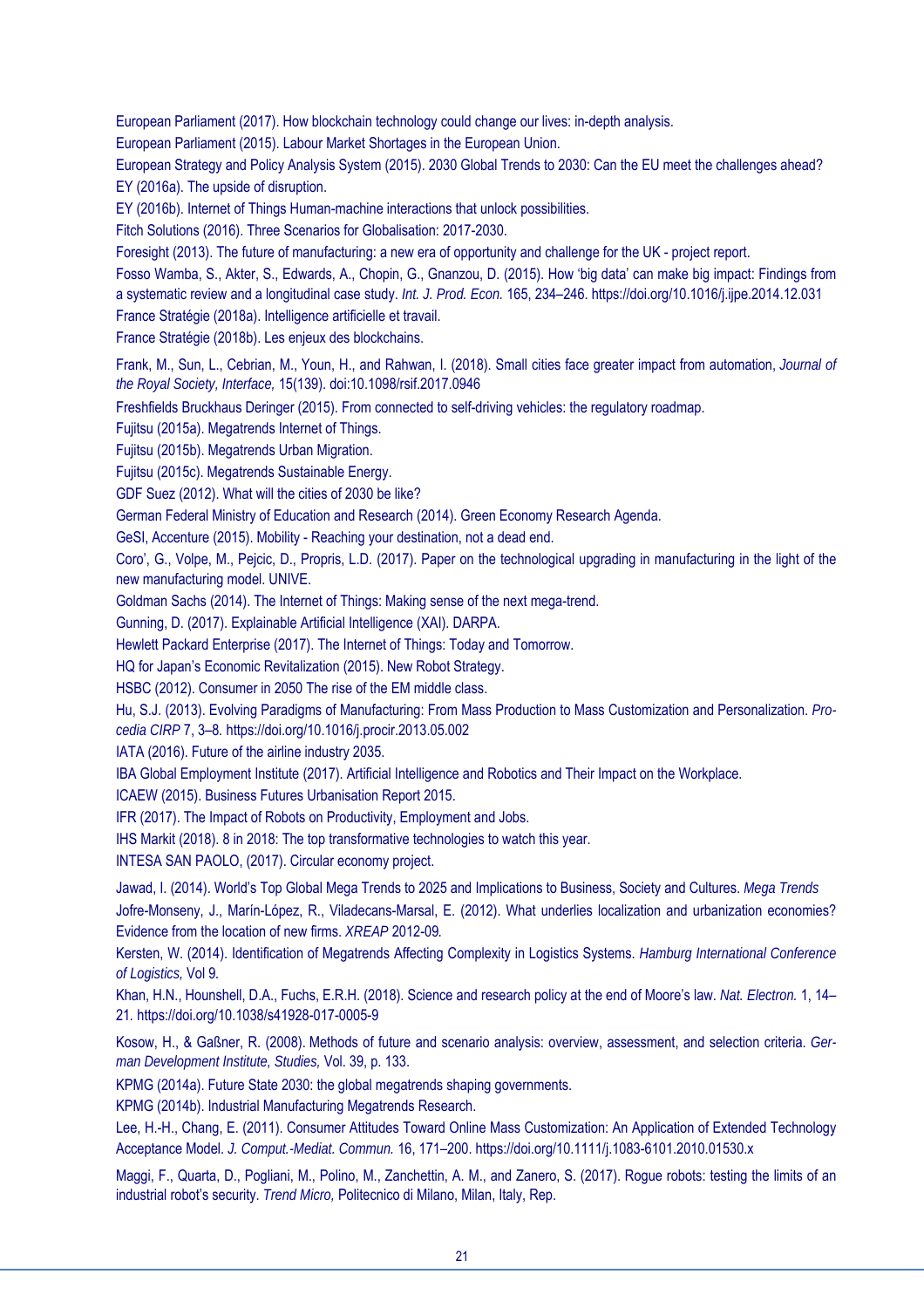Marr, B. (2018). The Best Practical Examples Of How Blockchain Is Changing Our World.

Martinez-Fernandez, C., Weyman, T., Fol, S., Audirac, I., Cunningham-Sabot, E., Wiechmann, T., Yahagi, H. (2016). Shrinking cities in Australia, Japan, Europe and the USA: From a global process to local policy responses. *Prog. Plan.* 105, 1–48. https://doi.org/10.1016/j.progress.2014.10.001

Maxwell, N.L. (2006). Low-Skilled Jobs: The Reality behind the Popular Perceptions. *Upjohn Institute for Employment Research,* pp. 1-23. https://doi.org/10.17848/9781429454902

Mayne, J. (2008). Contribution analysis: An approach to exploring cause and effect. *ILAC Brief* 16 p.4.

McAfee, A., Brynjolfsson, E. (2012). Big Data: The Management Revolution. Harvard Business Review.

McKinsey (2018). An executive's guide to AI.

McKinsey (2017a). How advanced industrial companies should approach Artificial Intelligence.

McKinsey (2017b). An integrated perspective on the future of mobility, part 2: Transforming urban delivery.

McKinsey (2015a). Industry 4.0 How to navigate digitization of the manufacturing sector.

McKinsey (2015b). Urban mobility at a tipping point.

McKinsey Global Institute (2018). Smart cities: digital solutions for a more livable future.

McKinsey Global Institute (2017a). A future that works: automation, employment and productivity.

McKinsey Global Institute (2017b). Artificial Intelligence, the Next Digital Frontier?

McKinsey Global Institute (2017c). The New Dynamics of Financial Globalization.

McKinsey Global Institute (2016). Urban world: the global consumers to watch.

McKinsey Global Institute (2013). Disruptive technologies: Advances that will transform life, business, and the global economy.

McKinsey Global Institute (2012). Urban world: Cities and the rise of the consuming class.

MForesight, CCC (2017). Cybersecurity for manufacturers: securing the digitized and connected factory.

Microsoft (2017). Microsoft Blockchain Strategy and Roadmap.

Miorandi, D., Sicari, S., De Pellegrini, F., Chlamtac, I. (2012). Internet of things: Vision, applications and research challenges. *Ad Hoc Netw.* 10, 1497–1516. https://doi.org/10.1016/j.adhoc.2012.02.016

Mokyr, J. (2017). Technology and Labor: Is the Long-Run getting shorter?

Moody's (2018). Cross-sector - Artificial intelligence.

Mora, L., Deakin, M., Reid, A. (2018). Strategic principles for smart city development: A multiple case study analysis of European best practices. *Technol. Forecast. Soc. Change*. https://doi.org/10.1016/j.techfore.2018.07.035

Muehlhauser, L. (2016). What should we learn from past AI forecasts?. Open Philanthr. Proj.

Naisbitt, J. (1982). Megatrends: Ten New Directions Transforming Our Lives, 6th ed. Grand Central Pub, New York.

National Intelligence Council (U.S.) (2012). Global trends 2030: alternative worlds. US Govt. Printing Office, Washington, D.C.

NISS (2016). Blueprint 2050, the maritime world beyond the horizon.

OCP Policy Center (2017). The Future of Globalization.

OECD (2017a). Future of Works and Skills, OECD Publishing, Paris

OECD (2017b). Towards a Better Globalisation: How Germany can respond to the critics. OECD Publishing, Paris. https://doi.org/10.1787/9789264274655-en

OECD (2016). Megatrends affecting science, technology and innovation. *OECD Science, Technology and Innovation Outlook 2016*. OECD Publishing, Paris. pp. 21–76. https://doi.org/10.1787/sti\_in\_outlook-2016-4-en

OECD (2011). OECD Environmental Outlook to 2050. OECD Publishing, Paris.OECD (2009). The future of international migration to OECD countries. OECD Publishing, Paris.

OECD (2007). The Effects of Globalisation on Labour Markets, Productivity and Inflation. OECD Publishing, Paris.

OECD, CDRF (2010). Trends in Urbanisation and Urban Policies in OECD Countries: What Lessons for China? OECD Publishing, Paris.

Oxford Economics (2015). Digital Megatrends 2015: the Role of Technology in the New Normal Market.

Pallagst, K., Aber, J., Audirac, I., Cunningham-Sabot, E., Fol, S., Martinez-Fernandez, C., Moraes, S., Mulligan, H., Vargas-Hernandez, J., Wiechmann, T. (2009). The Future of Shrinking Cities: Problems, Patterns and Strategies of Urban Transformation in a Global Context.

Pegoraro, D., Propris, L.D., Bailey, D. (2017). Paper on reshoring trends and drivers of shorter value chains. *Makers-Rise project.* 

Ponemon Institute (2018). 2018 study on global megatrends in cybersecurity.

PRI (2017). Responding to megatrends.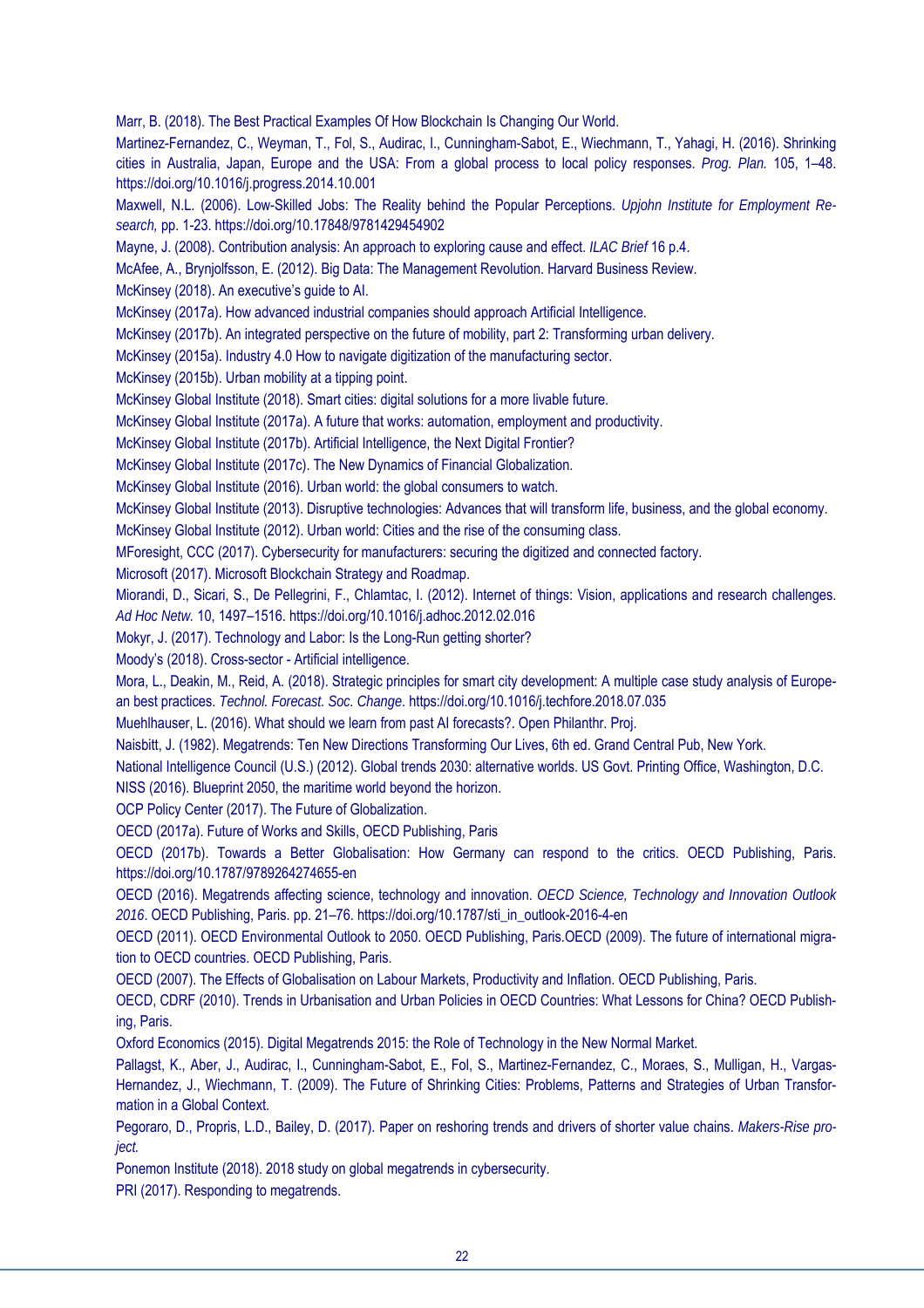PwC (2018a). 2018 AI predictions: 8 insights to shape business strategy.

PwC (2018b). The macroeconomic impact of artificial intelligence.

PwC (2018c). Will robots really steal our jobs?

PwC (2017a). Rapid urbanisation.

PwC (2017b). Tech breakthroughs megatrend: how to prepare for its impact.

PwC (2016). Five Megatrends and their Implications for Global Defense & Security.

RBC (2014). Global megatrends: Automation in Emerging markets.

Rieniets, T. (2009). Shrinking Cities: Causes and Effects of Urban Population Losses in the Twentieth Century*. Nat. Cult.* 4. https://doi.org/10.3167/nc.2009.040302

Ring, T. (2013). IT's megatrends: the security impact. *Netw. Secur.* 2013, 5–8. https://doi.org/10.1016/S1353-4858(13)70080-1

Roland Berger (2017a). Roland Berger Trend Compendium 2030: Megatrend 5 dynamic technology and innovation.

Roland Berger (2017b). Trend Compendium 2030, Megatrend 2: Globalization and future markets.

Roland Berger (2017c). Trend Compendium 2030, Megatrend 1: Demographic dynamics.

Roland Berger (2017d). Trend Compendium 2030, Megatrend 3: Scarcity of resources.

Roland Berger (2014). Industry 4.0 The new industrial revolution – How Europe will succeed.

Roland Berger (2011). TREND COMPENDIUM 2030.

Roubini, N. (2018). Blockchain's Broken Promises.

Rymaszewska, A., Helo, P., Gunasekaran, A. (2017). IoT powered servitization of manufacturing – an exploratory case study. *Int. J. Prod. Econ.* 192, 92–105*.* https://doi.org/10.1016/j.ijpe.2017.02.016

Salesforce research (2017). Revolutionizing Customer Service in Manufacturing.

Sharpe, A. (2011). Is ageing a drag on productivity growth? A review article on ageing, health and productivity: the economics of increased life expectancy, *International Productivity Monitor*, (21), 82

Shell (2014). New lenses on future cities.

Slaughter, R.A. (1993). Looking for the real "megatrends". *Futures,* Volume 25, Issue 8, October 1993, Pages 827-849. https://doi.org/10.1016/0016-3287(93)90033-P

Smichowski, B.C. (2018). The Value of data. An analysis of closed-urban-data-based and open-data-based business models. *Sci. Po Cities Digit. Technol. Chair.* 

Standard Chartered (2017). Global trade: Trade first! (Avoiding an own goal).

Statista (2017a). Artificial Intelligence (AI).

Statista (2017b). Blockchain.

Statista (2017c). Global mega trends 2017.

Stratasys (2016). Additive manufacturing understanding the business drivers for technology adoption.

Strategic Council for AI Technology (2017). Artificial Intelligence Technology Strategy.

Tseng, M.M., Wang, Y., and Jiao, R.J. (2017). Mass Customization. *CIRP Encyclopedia of Production Engineering*. Springer Berlin Heidelberg, Berlin, Heidelberg, pp. 1–8. https://doi.org/10.1007/978-3-642-35950-7\_16701-3

UK Government Office for Science (2017). Future of the sea: trends in the transport of goods by sea.

UK Government Office for Science, Foresight (2014). What are future cities? Origins, meanings and uses.

UN (2017). World Population prospects.

UN (2015). World Population Ageing Report.

UN (2014). World urbanization prospects: the 2014 revision.

UN (2007). Total fertility rate.

UNIDO (2013). Emerging trends in global manufacturing industries.

UNIDO (2004). Foresight Methodologies, Training Module 2.

van Krevelen, D.W.F., Poelman, R. (2010). A Survey of Augmented Reality Technologies, Applications and Limitations. *The International Journal of Virtual Reality,* 2010, 9(2):1-20. DOI: 10.13140/RG.2.2.27751.44961

Vendrell-Herrero, F., Bustinza, O.F., Parry, G., Georgantzis, N. (2017). Servitization, digitization and supply chain interdependency. *Ind. Mark. Manag.* 60, 69–81. https://doi.org/10.1016/j.indmarman.2016.06.013

Villani, C. (2018). Donner un sens à l'Intelligence Artificielle. French Parliament.

von Groddeck, V., Schwarz, J.O. (2013). Perceiving megatrends as empty signifiers: A discourse-theoretical interpretation of trend management. *Futures* 47, 28–37. https://doi.org/10.1016/j.futures.2013.01.004

VTT (2018). VTT Lighthouses - growth opportunities for industry and society.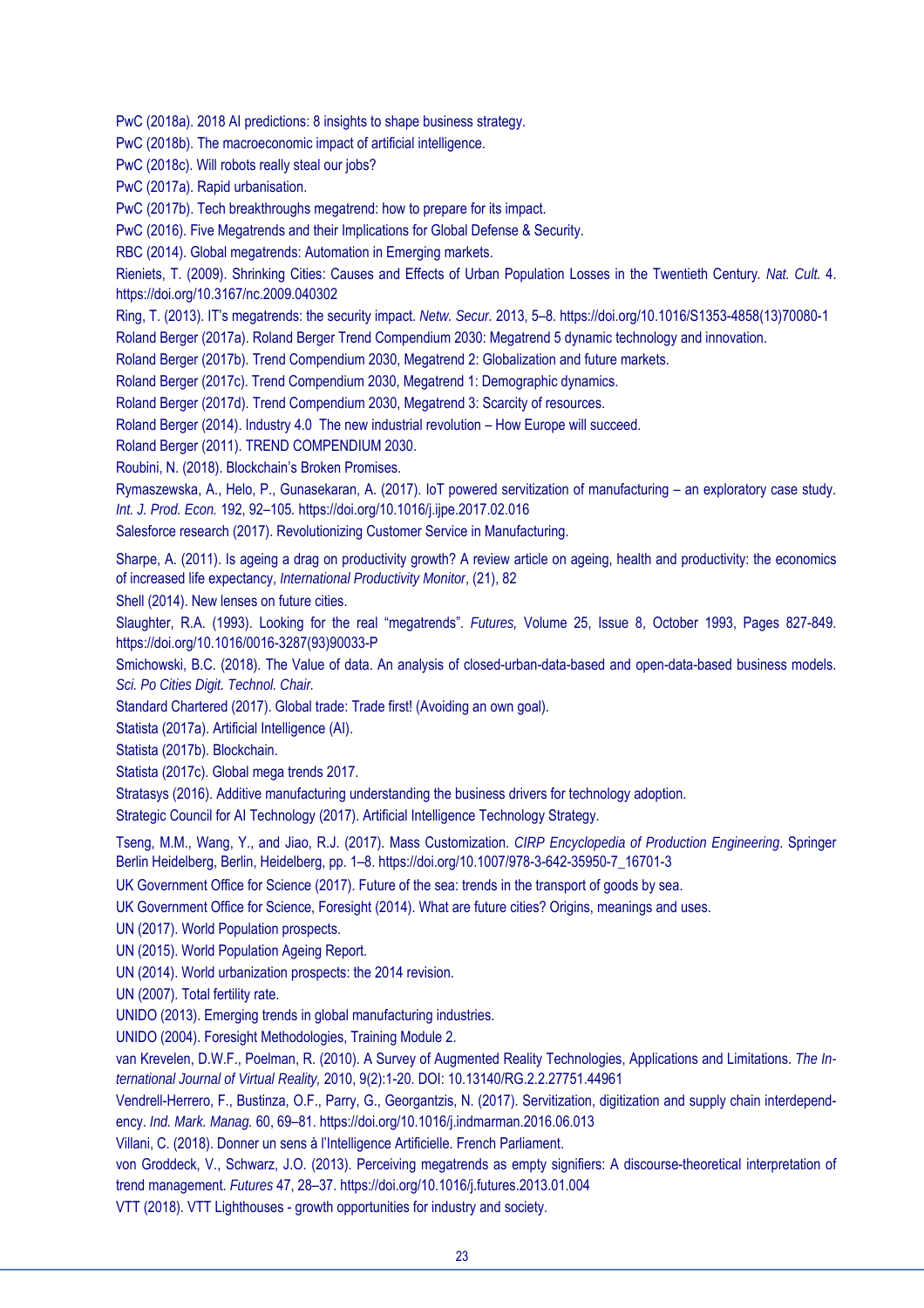Weiss, M., and Schweiggert, F. (2013). Opportunities and challenges of the customization megatrend: a management tool to evaluate customization potential. *International Conference for Advanced Research, London Conference Proceedings, London* (pp. 39-44).

Wolszczak-Derlacz, J., Parteka, A. (2015). Does offshoring affect industry employment? Evidence from a wide European panel of countries. *J. Int. Stud.* 8, 41–52. https://doi.org/10.14254/2071-8330.2015/8-1/4

World Economic Forum (2018). Future Scenarios and Implications for the Industry.

World Economic Forum (2016). Top 10 Emerging Technologies of 2016.

World Energy Council (2013). World Energy Scenarios.

World Energy Council (2007). Transport Technologies and Policy Scenarios to 2050.

World Intellectual Property Organization (2016). World intellectual property indicators: 2016.

WWF, LichtBlick (2015). Megatrends in the global energy transition.

Zago, M.G. (2018). 50+ Examples of How Blockchains are Taking Over the World. Medium.

Zawadzki, P., Żywicki, K. (2016). Smart Product Design and Production Control for Effective Mass Customization in the Industry 4.*0 Concept. Manag. Prod. Eng.* Rev. 7, 105–112. https://doi.org/10.1515/mper-2016-0030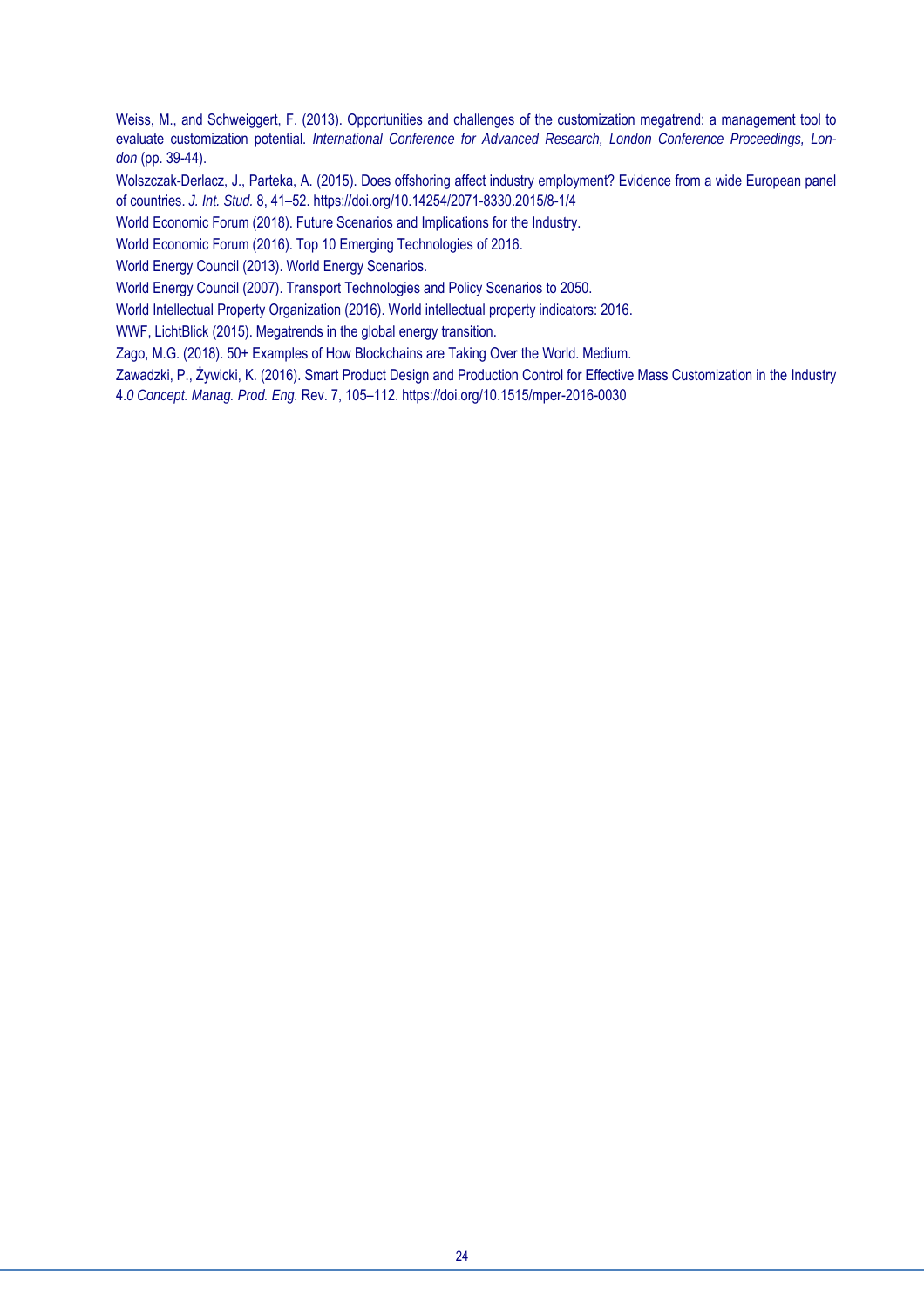### **B. Qualitative impact assessment at the sectoral level**

|  | Table B1. Logical linkages between observable characteristics at the sectoral level and the likely effects of megatrends in the context of the foresight scenarios |  |  |
|--|--------------------------------------------------------------------------------------------------------------------------------------------------------------------|--|--|
|  |                                                                                                                                                                    |  |  |

| Megatrend                                   | <b>Business organization</b>                                                                                                                                                                                                                                                                                                                                                                                                                                                                                                                                                                                                                                                                                                                                                                                                                                                                                                                                                                                                                                                                                                                                             | <b>Markets</b>                                                                                                                                                                                                                                                                                                                                                                                                                                                                                                                                                                                              | Employment                                                                                                                                                                                                                                                                                                                                                                                                                                                                                                                                                                                                  |
|---------------------------------------------|--------------------------------------------------------------------------------------------------------------------------------------------------------------------------------------------------------------------------------------------------------------------------------------------------------------------------------------------------------------------------------------------------------------------------------------------------------------------------------------------------------------------------------------------------------------------------------------------------------------------------------------------------------------------------------------------------------------------------------------------------------------------------------------------------------------------------------------------------------------------------------------------------------------------------------------------------------------------------------------------------------------------------------------------------------------------------------------------------------------------------------------------------------------------------|-------------------------------------------------------------------------------------------------------------------------------------------------------------------------------------------------------------------------------------------------------------------------------------------------------------------------------------------------------------------------------------------------------------------------------------------------------------------------------------------------------------------------------------------------------------------------------------------------------------|-------------------------------------------------------------------------------------------------------------------------------------------------------------------------------------------------------------------------------------------------------------------------------------------------------------------------------------------------------------------------------------------------------------------------------------------------------------------------------------------------------------------------------------------------------------------------------------------------------------|
| Digital and New Production Technologies     | • Sectors with a high-share of low-skilled routine tasks (e.g., data collection,<br>predictable physical tasks)7 will be the most affected in their business organi-<br>zation because the technologies supporting the megatrend are particularly<br>likely to substitute them (also resulting in alternate business models, sched-<br>ules etc.). It will be particularly the case for services with an important share<br>of low to middle-skill workers, as manufacturing is already widely automated<br>in the EU (reducing the deviation from the current situation).<br>• Sectors with a higher technological intensity <sup>8</sup> will be more affected because<br>they tend to adopt new technologies faster (McKinsey Global Institute, 2017b)<br>and to adapt their organization accordingly.<br>• Sectors, where personalization of products or services is critical, will be more<br>affected because the use of the involved technologies is particularly adapted<br>to address this issue (e.g., integration of customer feedback in the design or<br>production process using ICT) resulting in a greater incentive for adaptation<br>for these sectors | • Sectors contributing directly to the supply of technologies, ob-<br>jects (consumer goods and machinery), software and ad-<br>vanced services that are associated with the megatrends will<br>be by definition, more affected.<br>• Sectors, where personalization of products or services is criti-<br>cal, will be more affected because the use of the involved tech-<br>nologies is particularly adapted to address this issue (e.g., in-<br>tegration of customer feedback in the design or production pro-<br>cess using ICT) resulting in a greater incentive for adaptation<br>for these sectors. | • Sectors with a high-share of low-skilled routine tasks (e.g.,<br>data collection, predictable physical tasks) <sup>9</sup> will be the most<br>affected in terms of employment because the technologies<br>supporting the megatrend are particularly likely to substitute<br>them (resulting in job losses).<br>• Sectors contributing directly to the supply of technologies,<br>objects (consumer goods and machinery), software and ad-<br>vanced services that are associated with the megatrends<br>could be slightly more affected in terms of employment, given<br>the rise of the demand to meet. |
| Sustainable<br>Economy<br><b>Transition</b> | • Sectors with high energy intensity <sup>10</sup> will be more affected because they will<br>have a stronger incentive to change their business organizations (e.g., adapt<br>schedules to operate when energy prices are low, introduce new business<br>models) to face environmental constraints (including potential price volatility<br>and regulations).<br>• Sectors producing or intensively using natural resources (notably manufactur-<br>ing relying on non-renewable resources) will be more affected because they<br>will have a stronger incentive to change their business organizations (e.g.,<br>change of production lines to consume fewer resources)<br>• Sectors with an important environmental footprint <sup>11</sup> will be more affected be-<br>cause they will face stronger pressure to change their organization to tackle<br>environmental demands and regulations.                                                                                                                                                                                                                                                                      | Sectors with products tackling, responding to environmen-<br>tal/energy issues or extracting resources will be more affected<br>because of the increased/changing demands in these areas<br>induced by the megatrend (e.g., new markets will develop in<br>the sustainable energy sector).                                                                                                                                                                                                                                                                                                                  | Sectors with products tackling, responding to environmen-<br>tal/energy issues or extracting resources will be more affect-<br>ed because of the increased/changing demands in these ar-<br>eas induced by the megatrend (e.g., new markets will devel-<br>op in the energy or recycling sector)<br>Sectors, where energy/capital can be substituted by human<br>labor (i.e., manufacturing sectors of consumer goods, agri-<br>food), will be more affected because this trade-off will be-<br>come more relevant to tackle environmental constraints<br>$(e.g., in agri-food)$                            |

<sup>7</sup> These sectors are determined using an analysis of the technical potential for automation crossing types of tasks and sectors. It is based on US data, however the situation should be comparable as it is also a developed c

<sup>&</sup>lt;sup>8</sup> These sectors are determined using the Eurostat classification of NACE sectors by technological intensity (Eurostat, 2016)

<sup>&</sup>lt;sup>9</sup> These sectors are determined using an analysis of the technical potential for automation. It is based on US data, however the situation should be comparable as it is also a developed country. (McKinsey, 2017)

<sup>10</sup> These sectors are determined using a classification of the EIA using an international perspective (EIA, 2016)

<sup>11</sup> These sectors are determined using data on Greenhouse Gas Emissions induced by the final consumption of products in the EU, under the CPA classification (that can be related to NACE sectors). (Eurostat, 2019b)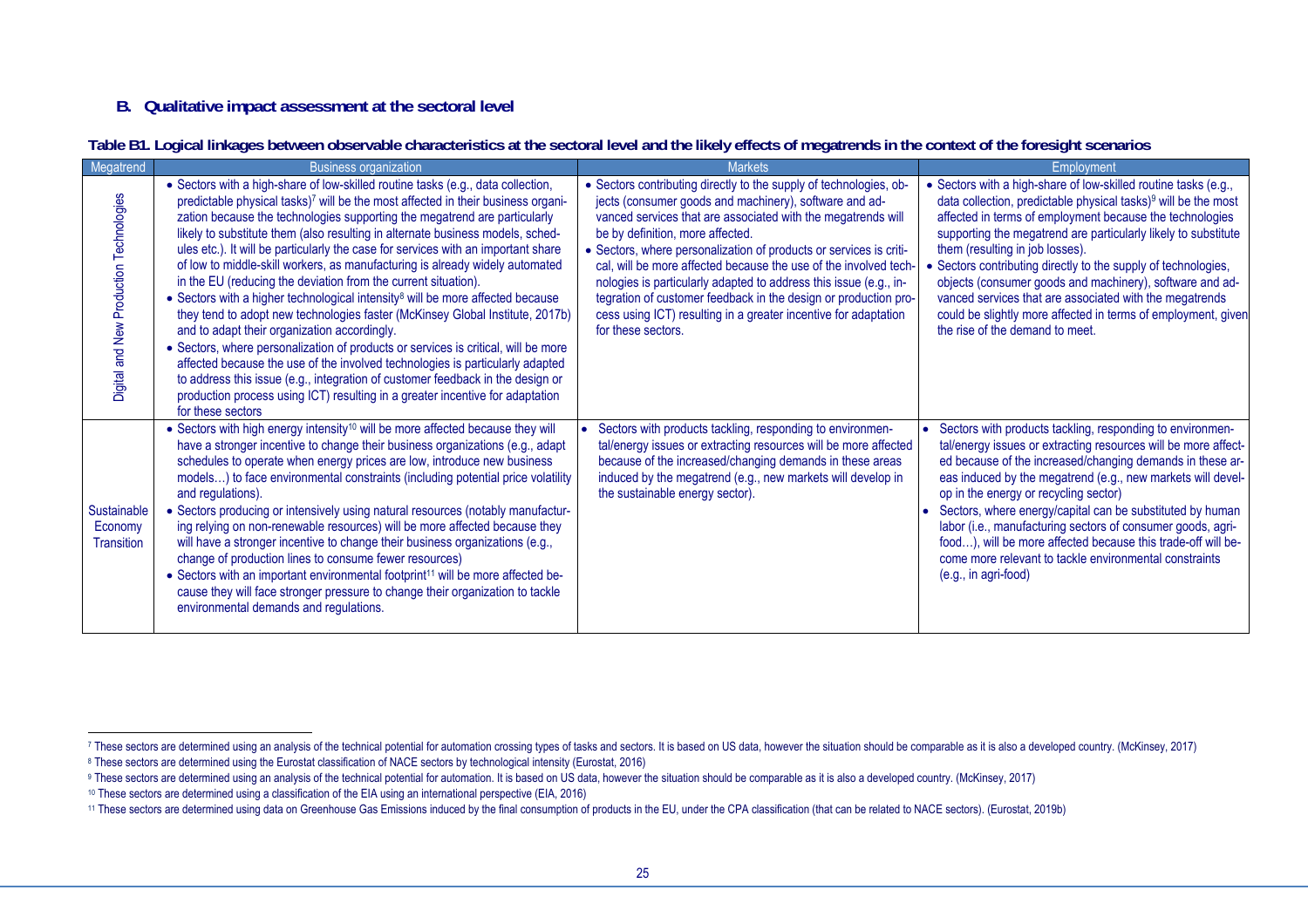| Megatrend                                 | <b>Business organization</b>                                                                                                                                                                                                                                                                                                                      | <b>Markets</b>                                                                                                                                                                                                                                                                                                                                                                                                                                                                                                                     | Employment                                                                                                                                                                                                                                                                                                                                                                                                             |
|-------------------------------------------|---------------------------------------------------------------------------------------------------------------------------------------------------------------------------------------------------------------------------------------------------------------------------------------------------------------------------------------------------|------------------------------------------------------------------------------------------------------------------------------------------------------------------------------------------------------------------------------------------------------------------------------------------------------------------------------------------------------------------------------------------------------------------------------------------------------------------------------------------------------------------------------------|------------------------------------------------------------------------------------------------------------------------------------------------------------------------------------------------------------------------------------------------------------------------------------------------------------------------------------------------------------------------------------------------------------------------|
| rban-centered world<br>and Smart Mobility | Sectors with a stronger direct linkage to urban and mobility issues in their<br>operations will be more affected because of the transformation of these areas<br>induced by the megatrend (e.g., transportation and logistics will change their<br>work organization, including business models to adapt to new social needs<br>and technologies) | Sectors with products or services directly tackling or respond-<br>ing to urban and mobility issues in will be more affected be-<br>cause of the transformation of these areas induced by the<br>megatrend (e.g., new markets will develop to update urban in-<br>frastructures or to deliver automated vehicles)<br>Sectors addressing the demands that are disproportionately<br>associated with a middle-class lifestyle <sup>12</sup> will be disproportion-<br>ately affected; due to the rise of a global urban middle class | Sectors with products or products directly tackling or re-<br>sponding to urban and mobility issues (e.g., utilities, smart<br>city, transportation and logistics) in will be more affected<br>because of the transformation of these areas induced by<br>the megatrend. This effect will be larger for sectors with<br>high labor intensity <sup>13</sup> (e.g., substitution of drivers by auto-<br>mated vehicles). |

<sup>12</sup> These sectors are determined using data on the consumption patterns of products when income rises (HSBC, 2012)

<sup>13</sup> Sectors with high labor intensity are determined using data on the number of employed persons divided by the value of production by NACE sector (Eurostat, 2019a).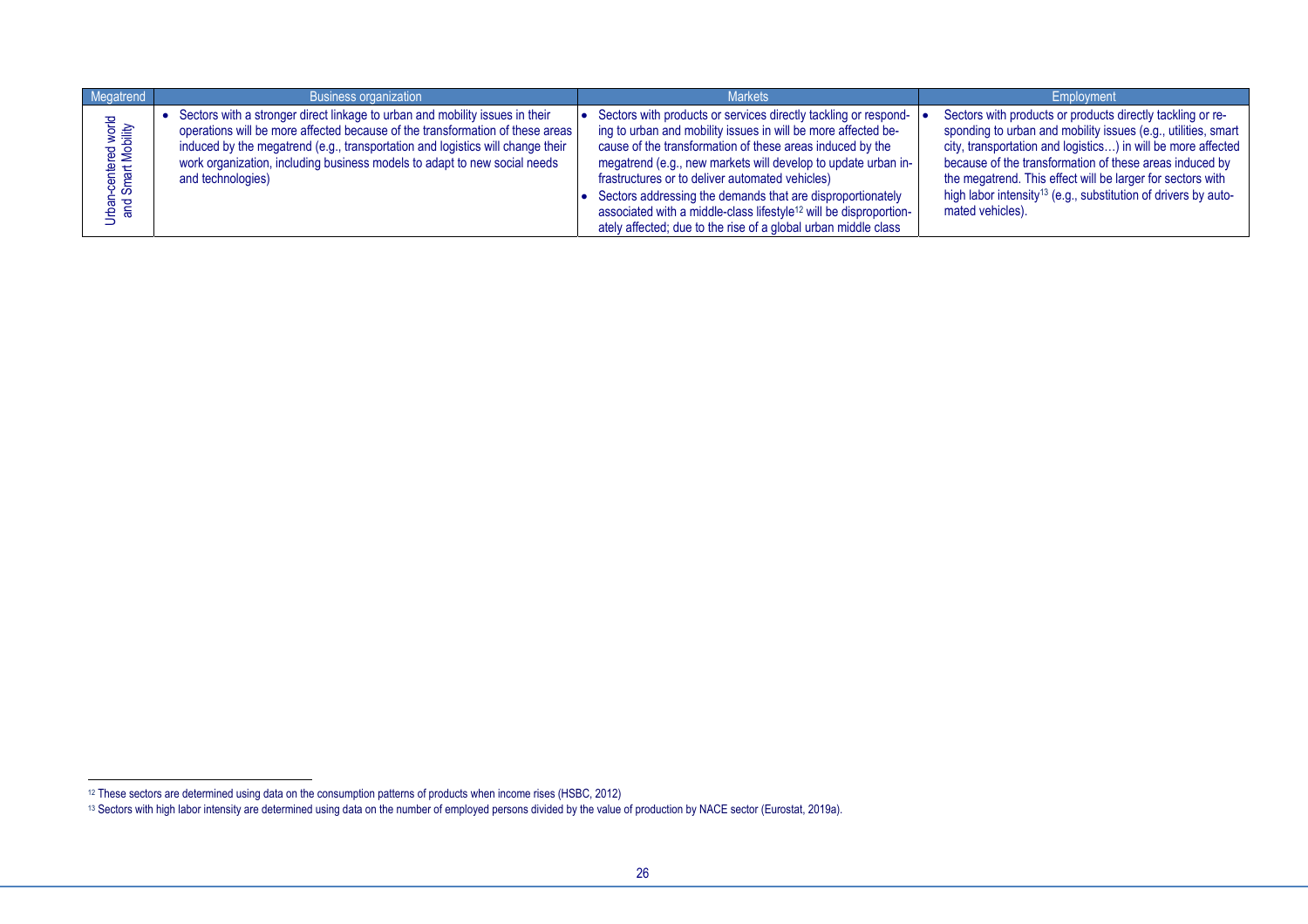| <b>NACE Sector</b> | <b>Business organization</b> | <b>Markets</b> | Employment     |
|--------------------|------------------------------|----------------|----------------|
| $\mathsf{A}$       | Moderate minus               | <b>Minor</b>   | Moderate minus |
| B                  | Moderate                     | Moderate       | Moderate       |
| C10                | Moderate                     | Moderate minus | Moderate       |
| C <sub>11</sub>    | Moderate                     | Moderate minus | Moderate       |
| C <sub>12</sub>    | Moderate                     | Moderate minus | Moderate       |
| C13                | Moderate plus                | Moderate plus  | Moderate       |
| C <sub>14</sub>    | Moderate plus                | Moderate plus  | Moderate       |
| C <sub>15</sub>    | Moderate plus                | Moderate plus  | Moderate       |
| C16                | Moderate                     | Moderate minus | Moderate       |
| C <sub>17</sub>    | Moderate                     | Moderate minus | Moderate       |
| C <sub>18</sub>    | Moderate                     | Moderate minus | Moderate       |
| C <sub>19</sub>    | Moderate                     | Moderate       | Moderate plus  |
| C20                | Moderate plus                | Moderate       | Moderate plus  |
| C <sub>21</sub>    | Major                        | Moderate plus  | Moderate       |
| C <sub>22</sub>    | Moderate                     | Moderate       | Moderate plus  |
| C <sub>23</sub>    | Moderate                     | Moderate       | Moderate plus  |
| C <sub>24</sub>    | Moderate                     | Moderate       | Moderate plus  |
| C <sub>25</sub>    | Moderate                     | Moderate       | Moderate plus  |
| C <sub>26</sub>    | Major                        | Major          | Major          |
| C27                | Moderate plus                | Major          | Major          |
| C <sub>28</sub>    | Moderate plus                | Major          | Major          |
| C <sub>29</sub>    | Moderate plus                | Moderate plus  | Moderate plus  |
| C <sub>30</sub>    | Moderate plus                | Moderate plus  | Moderate plus  |
| C31                | Moderate plus                | Moderate plus  | Moderate       |
| C32                | Moderate                     | Moderate       | Moderate plus  |
| C33                | Moderate                     | Moderate plus  | Major          |
| D                  | Moderate plus                | Moderate       | Moderate       |
| E                  | Moderate plus                | Moderate       | Moderate       |
| F                  | Moderate                     | Moderate       | Moderate minus |
| G                  | Moderate plus                | Moderate plus  | Moderate       |
| H                  | Moderate                     | Moderate plus  | Moderate       |
| I                  | Moderate plus                | Moderate plus  | Moderate plus  |
| J                  | Major                        | Major          | Major          |

|  | Table B2. Qualitative impact assessment of Digital and New Production Technologies at the sectoral level |
|--|----------------------------------------------------------------------------------------------------------|
|  |                                                                                                          |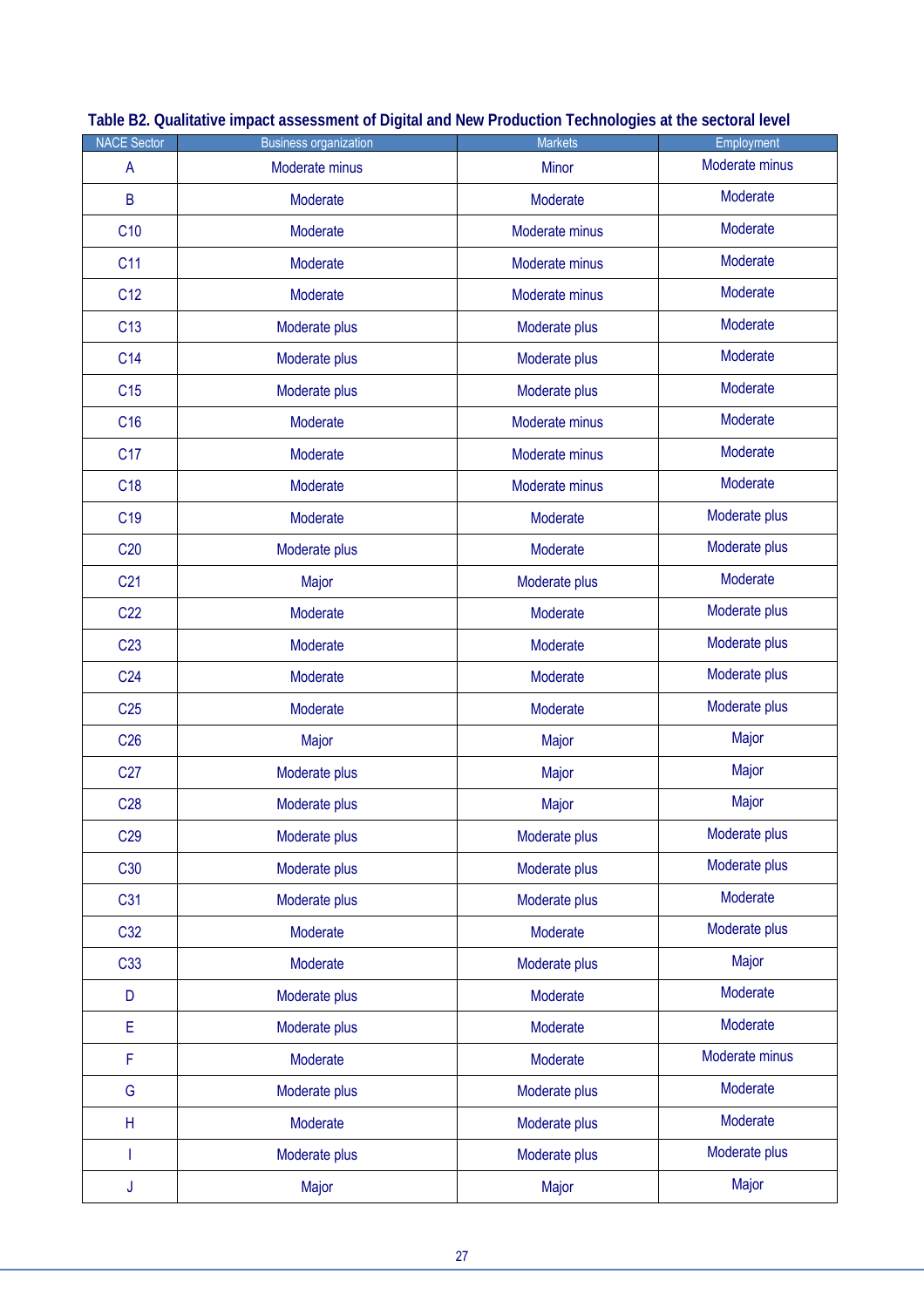| <b>NACE Sector</b> | <b>Business organization</b> | <b>Markets</b> | Employment     |
|--------------------|------------------------------|----------------|----------------|
| Κ                  | Major                        | Major          | Moderate plus  |
|                    | Moderate plus                | Moderate plus  | Moderate       |
| M                  | Major                        | Major          | Major          |
| N                  | Moderate plus                | Moderate plus  | Moderate       |
| O, P, Q            | Moderate plus                | Moderate plus  | Moderate       |
| <b>R, S, T, U</b>  | Moderate                     | Moderate minus | Moderate minus |

Source: Authors' elaboration

### **Table B3. Qualitative impact assessment of Sustainable Economy Transition at the sectoral level**

| <b>NACE Sector</b> | <b>Business organization</b> | <b>Markets</b> | Employment     |
|--------------------|------------------------------|----------------|----------------|
| $\mathsf{A}$       | Moderate plus                | Moderate plus  | Moderate plus  |
| $\mathsf B$        | Moderate                     | Moderate plus  | Moderate       |
| C10                | Major                        | Moderate       | Moderate minus |
| C <sub>11</sub>    | Major                        | Moderate       | Moderate minus |
| C <sub>12</sub>    | Major                        | Moderate       | Moderate minus |
| C13                | Moderate plus                | Moderate       | Moderate minus |
| C14                | Moderate plus                | Moderate       | Moderate       |
| C <sub>15</sub>    | Moderate plus                | Moderate       | Moderate       |
| C <sub>16</sub>    | Moderate                     | Moderate       | Moderate minus |
| C <sub>17</sub>    | Moderate                     | Moderate       | Moderate minus |
| C <sub>18</sub>    | Moderate minus               | Moderate       | Moderate minus |
| C <sub>19</sub>    | Major                        | Moderate plus  | Moderate minus |
| C20                | Moderate plus                | Moderate       | Moderate minus |
| C <sub>21</sub>    | Moderate                     | Moderate minus | <b>Minor</b>   |
| C <sub>22</sub>    | Moderate                     | Moderate       | Moderate minus |
| C <sub>23</sub>    | Moderate                     | Moderate       | Moderate minus |
| C <sub>24</sub>    | Moderate                     | Moderate       | Moderate minus |
| C <sub>25</sub>    | Moderate                     | Moderate       | Moderate minus |
| C <sub>26</sub>    | Moderate                     | Moderate plus  | Moderate       |
| C27                | Moderate                     | Moderate plus  | Moderate       |
| C <sub>28</sub>    | Moderate                     | Moderate plus  | Moderate       |
| C <sub>29</sub>    | Moderate plus                | Moderate plus  | Moderate       |
| C <sub>30</sub>    | Moderate                     | Moderate plus  | Moderate       |
| C31                | Moderate                     | Moderate       | Moderate minus |
| C32                | Moderate                     | Moderate       | Moderate minus |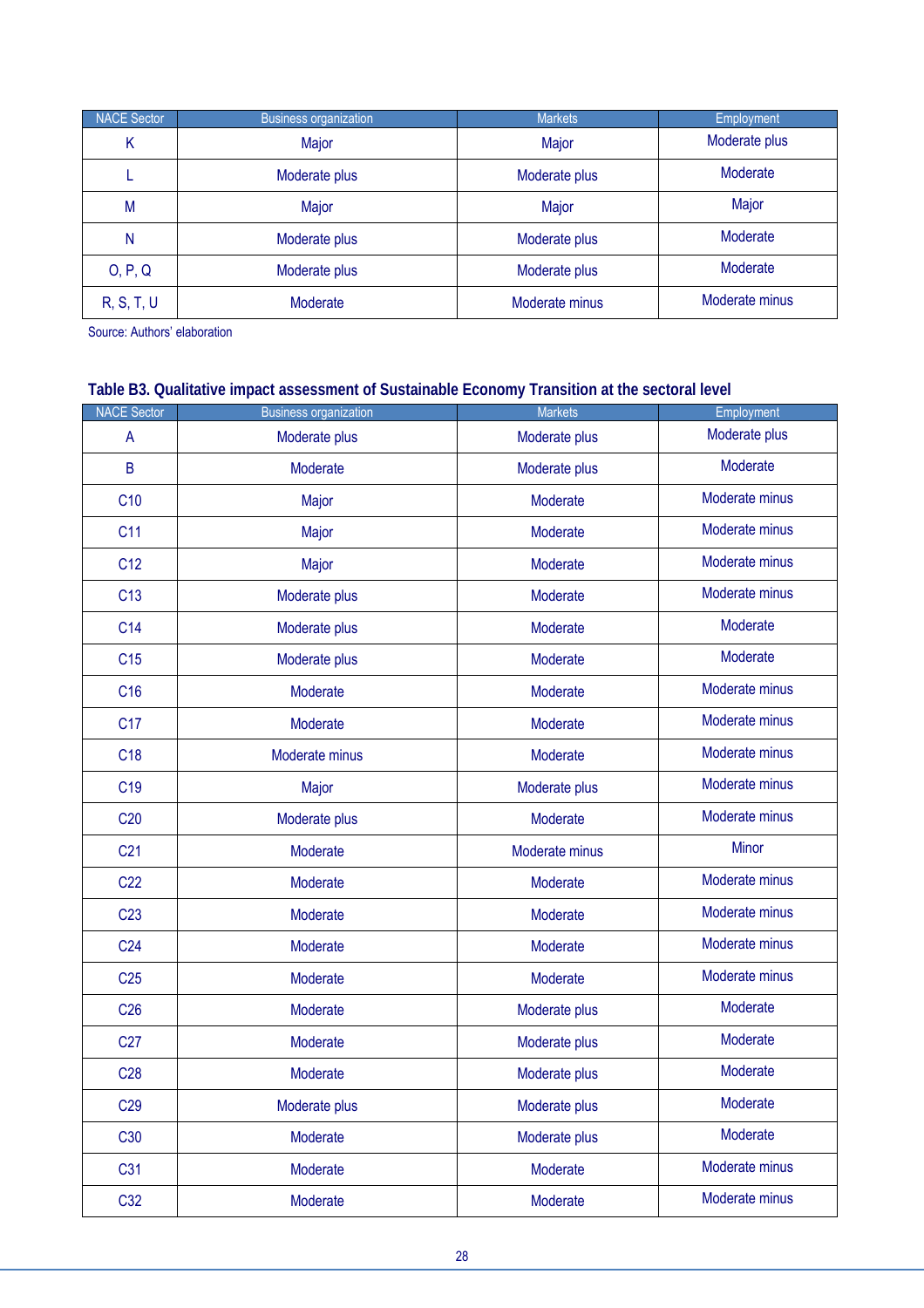| <b>NACE Sector</b> | <b>Business organization</b> | <b>Markets</b> | Employment     |
|--------------------|------------------------------|----------------|----------------|
| C <sub>33</sub>    | Moderate minus               | Major          | Moderate minus |
| D                  | Major                        | Major          | Moderate minus |
| E                  | Moderate                     | Major          | Moderate minus |
| F                  | Major                        | Moderate plus  | Moderate minus |
| G                  | Moderate                     | Moderate plus  | Moderate       |
| Η                  | Moderate plus                | Moderate plus  | Moderate minus |
|                    | Moderate minus               | Moderate       | Moderate minus |
| J                  | Moderate minus               | Moderate minus | Moderate minus |
| K                  | <b>Minor</b>                 | Moderate minus | Moderate minus |
| L                  | <b>Minor</b>                 | <b>Minor</b>   | <b>Minor</b>   |
| M                  | <b>Minor</b>                 | Moderate       | Moderate minus |
| $\mathsf{N}$       | <b>Minor</b>                 | Moderate minus | Moderate minus |
| O, P, Q            | Minor                        | <b>Minor</b>   | <b>Minor</b>   |
| R, S, T, U         | <b>Minor</b>                 | <b>Minor</b>   | <b>Minor</b>   |

Source: Authors' elaboration

### **Table B4. Qualitative impact assessment of Urban-centered world and Smart Mobility at the sectoral level**

| <b>NACE Sector</b> | <b>Business organization</b> | <b>Markets</b> | Employment     |
|--------------------|------------------------------|----------------|----------------|
| $\mathsf{A}$       | <b>Minor</b>                 | <b>Minor</b>   | <b>Minor</b>   |
| B                  | Moderate minus               | Moderate minus | <b>Minor</b>   |
| C10                | <b>Minor</b>                 | <b>Minor</b>   | <b>Minor</b>   |
| C <sub>11</sub>    | <b>Minor</b>                 | <b>Minor</b>   | <b>Minor</b>   |
| C12                | <b>Minor</b>                 | <b>Minor</b>   | <b>Minor</b>   |
| C13                | <b>Minor</b>                 | <b>Minor</b>   | <b>Minor</b>   |
| C14                | <b>Minor</b>                 | <b>Minor</b>   | Moderate minus |
| C15                | <b>Minor</b>                 | <b>Minor</b>   | <b>Minor</b>   |
| C <sub>16</sub>    | <b>Minor</b>                 | <b>Minor</b>   | <b>Minor</b>   |
| C <sub>17</sub>    | <b>Minor</b>                 | Moderate minus | <b>Minor</b>   |
| C <sub>18</sub>    | <b>Minor</b>                 | Moderate minus | <b>Minor</b>   |
| C <sub>19</sub>    | Moderate                     | Moderate       | <b>Minor</b>   |
| C <sub>20</sub>    | Moderate minus               | Moderate minus | <b>Minor</b>   |
| C <sub>21</sub>    | <b>Minor</b>                 | Moderate minus | <b>Minor</b>   |
| C <sub>22</sub>    | Moderate minus               | Moderate minus | <b>Minor</b>   |
| C <sub>23</sub>    | Moderate minus               | Moderate minus | <b>Minor</b>   |
| C <sub>24</sub>    | Moderate minus               | Moderate minus | <b>Minor</b>   |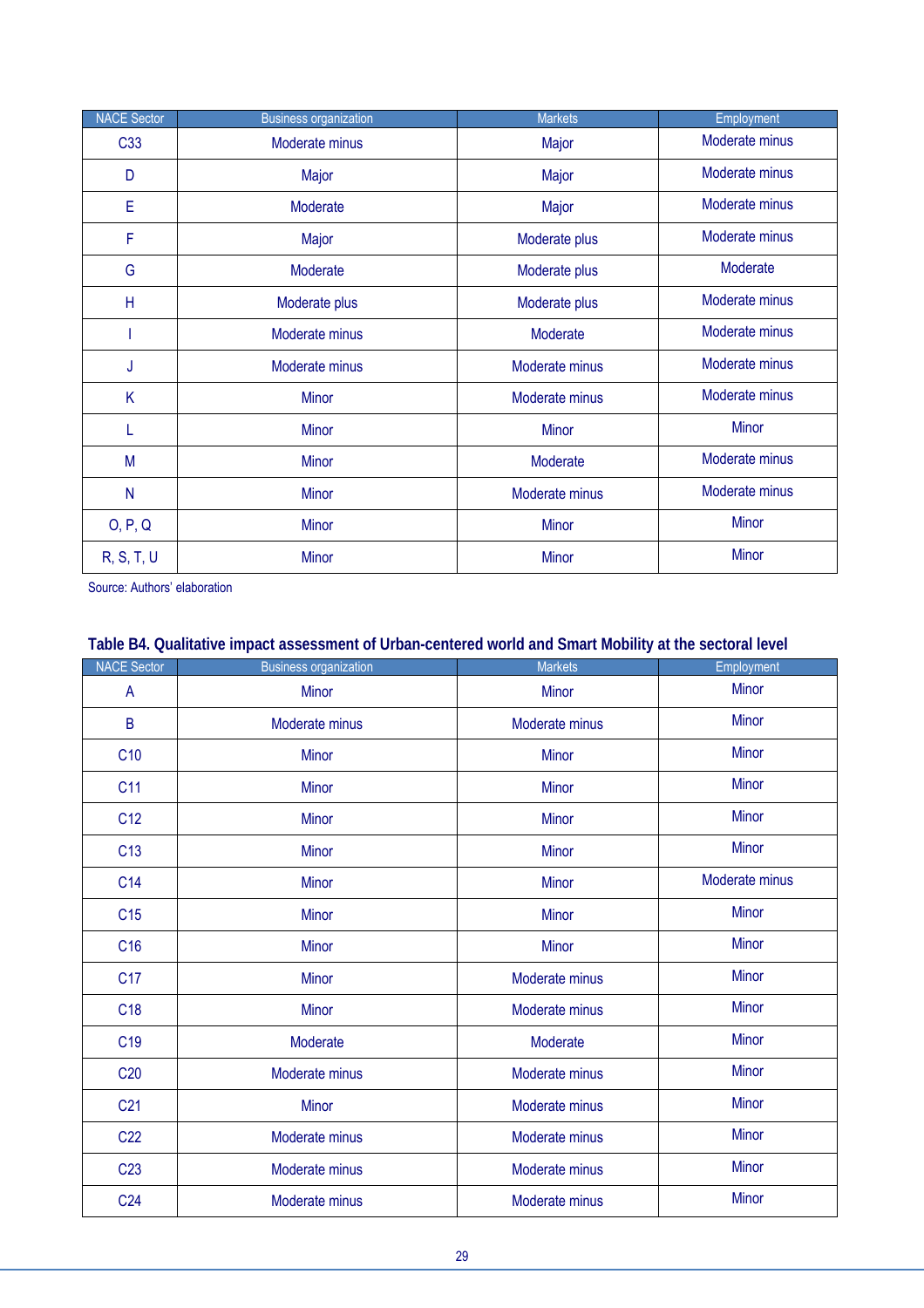| <b>NACE Sector</b> | <b>Business organization</b> | <b>Markets</b> | Employment     |
|--------------------|------------------------------|----------------|----------------|
| C <sub>25</sub>    | Moderate minus               | Moderate minus | Minor          |
| C <sub>26</sub>    | Moderate                     | Moderate       | Moderate minus |
| C <sub>27</sub>    | Moderate                     | Moderate       | <b>Minor</b>   |
| C <sub>28</sub>    | Moderate                     | Moderate minus | <b>Minor</b>   |
| C <sub>29</sub>    | Moderate plus                | Major          | Moderate       |
| C <sub>30</sub>    | Moderate plus                | Major          | Moderate       |
| C31                | <b>Minor</b>                 | Moderate minus | <b>Minor</b>   |
| C32                | <b>Minor</b>                 | Minor          | Minor          |
| C <sub>33</sub>    | Moderate minus               | Minor          | Moderate minus |
| D                  | Moderate                     | Moderate       | <b>Minor</b>   |
| $\mathsf E$        | Moderate                     | Moderate       | Moderate minus |
| $\mathsf F$        | Moderate plus                | Moderate       | Moderate       |
| G                  | Moderate                     | Moderate plus  | Moderate       |
| H                  | Moderate plus                | Major          | Moderate plus  |
| T                  | Moderate plus                | Moderate plus  | Moderate plus  |
| J                  | <b>Minor</b>                 | Moderate minus | <b>Minor</b>   |
| K                  | <b>Minor</b>                 | Moderate minus | <b>Minor</b>   |
| L                  | Moderate                     | Moderate plus  | Moderate minus |
| M                  | Moderate minus               | Moderate minus | Moderate minus |
| N                  | Moderate minus               | Moderate minus | Moderate minus |
| O, P, Q            | Moderate                     | Moderate minus | Moderate minus |
| R, S, T, U         | <b>Minor</b>                 | Moderate minus | <b>Minor</b>   |

Source: Authors' elaboration

### **C. Employment data at the regional level**

|  | Table C1. List of NACE codes selected for the sectoral analysis and their source datasets |
|--|-------------------------------------------------------------------------------------------|
|  |                                                                                           |

| Sec-            |                                                                                                    | Data source     |
|-----------------|----------------------------------------------------------------------------------------------------|-----------------|
| tor             | Description of the sector                                                                          |                 |
| code            |                                                                                                    |                 |
| A               | Agriculture, forestry and fishing                                                                  | Ifst r Ife2en2  |
| B               | Mining and quarrying                                                                               | sbs r nuts06 r2 |
| C10             | Manufacture of food products                                                                       | sbs r nuts06 r2 |
| C11             | Manufacture of beverages                                                                           | sbs r nuts06 r2 |
| C12             | Manufacture of tobacco products                                                                    | sbs r nuts06 r2 |
| C13             | Manufacture of textiles                                                                            | sbs r nuts06 r2 |
| C14             | Manufacture of wearing apparel                                                                     | sbs r nuts06 r2 |
| C <sub>15</sub> | Manufacture of leather and related products                                                        | sbs r nuts06 r2 |
| C16             | Manufacture of wood and of products of wood and cork, except furniture; manufacture of articles of | sbs r nuts06 r2 |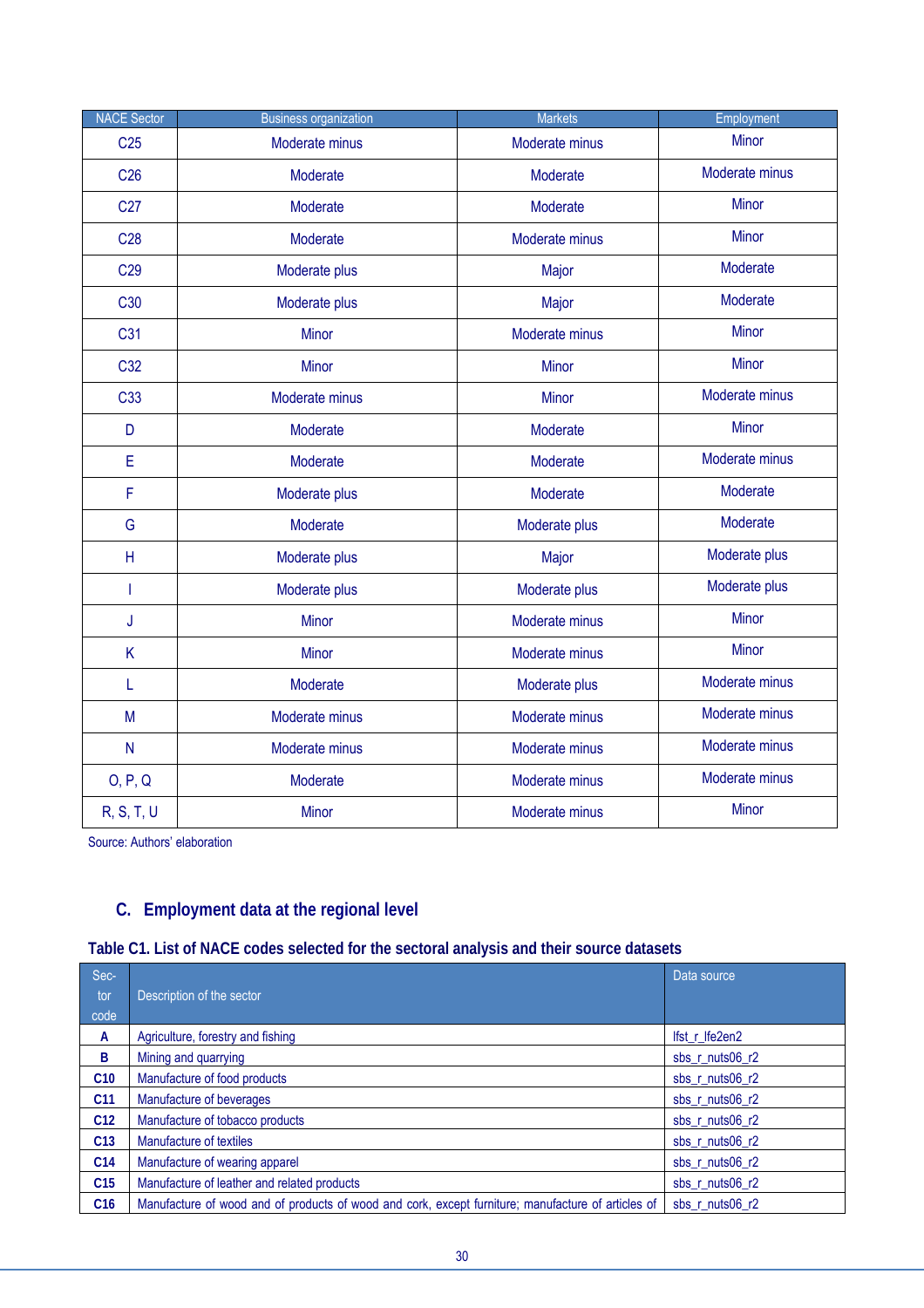| Sec-            |                                                                                                       | Data source           |
|-----------------|-------------------------------------------------------------------------------------------------------|-----------------------|
| tor             | Description of the sector                                                                             |                       |
| code            |                                                                                                       |                       |
|                 | straw and plaiting materials                                                                          |                       |
| C <sub>17</sub> | Manufacture of paper and paper products                                                               | sbs r nuts06 r2       |
| C18             | Printing and reproduction of recorded media                                                           | sbs_r_nuts06_r2       |
| C <sub>19</sub> | Manufacture of coke and refined petroleum products                                                    | sbs r nuts06 r2       |
| C <sub>20</sub> | Manufacture of chemicals and chemical products                                                        | sbs_r_nuts06_r2       |
| C <sub>21</sub> | Manufacture of basic pharmaceutical products and pharmaceutical preparations                          | sbs_r_nuts06_r2       |
| C <sub>22</sub> | Manufacture of rubber and plastic products                                                            | sbs_r_nuts06_r2       |
| C <sub>23</sub> | Manufacture of other non-metallic mineral products                                                    | sbs $r$ nuts 06 $r$ 2 |
| C <sub>24</sub> | Manufacture of basic metals                                                                           | sbs_r_nuts06_r2       |
| C <sub>25</sub> | Manufacture of fabricated metal products, except machinery and equipment                              | sbs_r_nuts06_r2       |
| C <sub>26</sub> | Manufacture of computer, electronic and optical products                                              | sbs_r_nuts06_r2       |
| C <sub>27</sub> | Manufacture of electrical equipment                                                                   | sbs_r_nuts06_r2       |
| C <sub>28</sub> | Manufacture of machinery and equipment n.e.c.                                                         | sbs r nuts06 r2       |
| C <sub>29</sub> | Manufacture of motor vehicles, trailers and semi-trailers                                             | sbs r nuts06 r2       |
| C30             | Manufacture of other transport equipment                                                              | sbs $r$ nuts 06 $r$ 2 |
| C31             | Manufacture of furniture                                                                              | sbs_r_nuts06_r2       |
| C32             | Other manufacturing                                                                                   | sbs $r$ nuts $06 r2$  |
| C33             | Repair and installation of machinery and equipment                                                    | sbs_r_nuts06_r2       |
| D               | Electricity, gas, steam and air conditioning supply                                                   | sbs_r_nuts06_r2       |
| E               | Water supply; sewerage, waste management and remediation activities                                   | sbs_r_nuts06_r2       |
| F               | Construction                                                                                          | sbs_r_nuts06_r2       |
| G               | Wholesale and retail trade; repair of motor vehicles and motorcycles                                  | sbs r nuts06 r2       |
| Н               | Transportation and storage                                                                            | sbs_r_nuts06_r2       |
| Т               | Accommodation and food service activities                                                             | sbs_r_nuts06_r2       |
| J               | Information and communication                                                                         | sbs_r_nuts06_r2       |
| K               | Financial and insurance activities                                                                    | lfst_r_lfe2en2        |
| L               | Real estate activities                                                                                | sbs_r_nuts06_r2       |
| М               | Professional, scientific and technical activities                                                     | sbs_r_nuts06_r2       |
| N               | Administrative and support service activities                                                         | sbs_r_nuts06_r2       |
| O, P,           | Public administration and defense; compulsory social security; Education; Human health and social     | lfst r lfe2en2        |
| $\mathsf{Q}$    | work activities                                                                                       |                       |
| R, S,           | Arts, entertainment and recreation; Other services activities; Activities of households as employers; | lfst_r_lfe2en2        |
| T, U            | undifferentiated goods - and services - producing activities of households for own use; Activities of |                       |
|                 | extraterritorial organizations and bodies                                                             |                       |

Source: Authors' elaboration based on Eurostat

| Sector code     | Average share of regional employment | Sector<br>code  | Average share of regional<br>employment | Sector<br>code | Average share of regional<br>employment |
|-----------------|--------------------------------------|-----------------|-----------------------------------------|----------------|-----------------------------------------|
| A               | 4.8%                                 | C <sub>21</sub> | 0.2%                                    | D              | 0.5%                                    |
| B               | 0.3%                                 | C <sub>22</sub> | 0.7%                                    | F              | 0.7%                                    |
| C10             | 2.1%                                 | C <sub>23</sub> | 0.6%                                    |                | 6.0%                                    |
| C <sub>11</sub> | 0.2%                                 | C <sub>24</sub> | 0.5%                                    | G              | 14.9%                                   |
| C12             | 0.0%                                 | C <sub>25</sub> | 1.6%                                    | н              | 4.8%                                    |
| C <sub>13</sub> | 0.3%                                 | C <sub>26</sub> | 0.4%                                    |                | 5.9%                                    |
| C <sub>14</sub> | 0.4%                                 | C <sub>27</sub> | 0.6%                                    |                | 2.3%                                    |
| C <sub>15</sub> | 0.2%                                 | C <sub>28</sub> | 1.0%                                    | ĸ              | 2.6%                                    |
| C16             | 0.6%                                 | C <sub>29</sub> | 1.0%                                    |                | 1.2%                                    |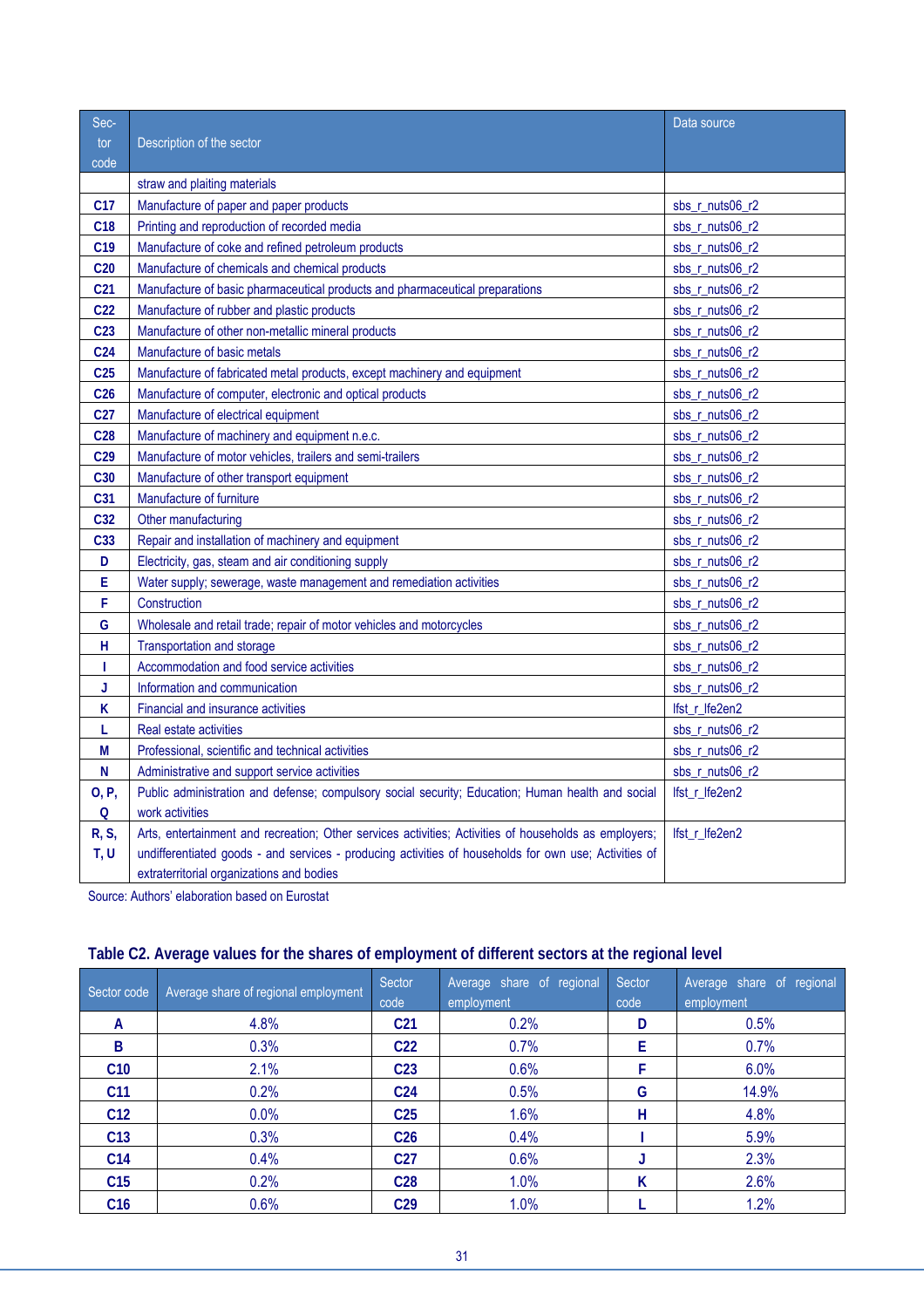| Sector code     | Average share of regional employment | Sector<br>code  | Average share of regional<br>employment | Sector<br>code | Average share of regional<br>employment |
|-----------------|--------------------------------------|-----------------|-----------------------------------------|----------------|-----------------------------------------|
| C17             | 0.3%                                 | C <sub>30</sub> | 0.3%                                    | M              | 5.2%                                    |
| C18             | 0.3%                                 | C31             | $0.5\%$                                 |                | 6.0%                                    |
| C19             | $0.0\%$                              | C <sub>32</sub> | 0.3%                                    | $O-O$          | 26.7%                                   |
| C <sub>20</sub> | 0.4%                                 | C33             | $0.6\%$                                 | $R-U$          | 5.0%                                    |

Source: Authors' elaboration based on the consolidated database